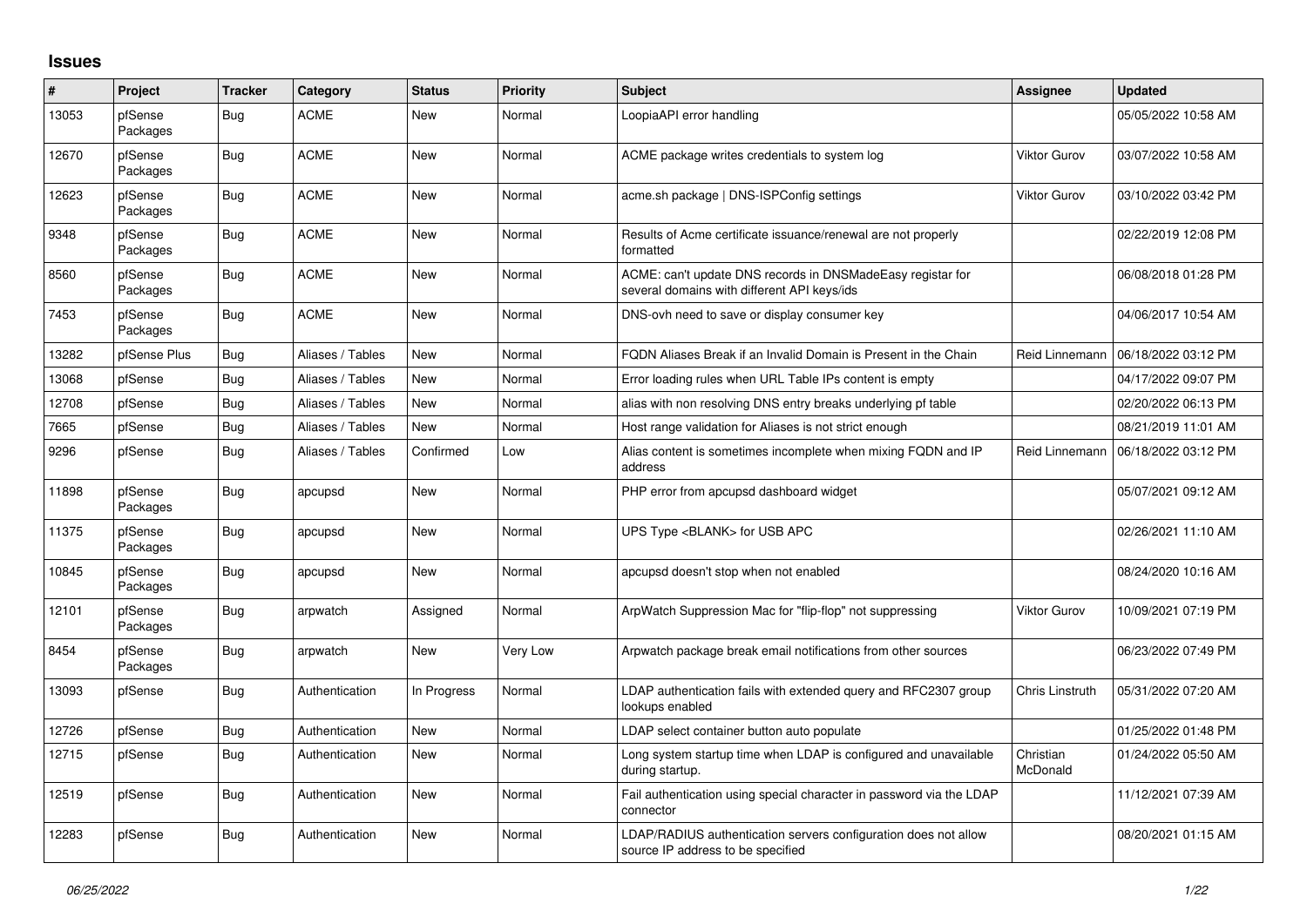| #     | Project             | <b>Tracker</b> | Category         | <b>Status</b>                 | Priority | <b>Subject</b>                                                                                                                      | <b>Assignee</b>     | <b>Updated</b>      |
|-------|---------------------|----------------|------------------|-------------------------------|----------|-------------------------------------------------------------------------------------------------------------------------------------|---------------------|---------------------|
| 12225 | pfSense             | Bug            | Authentication   | <b>Pull Request</b><br>Review | Normal   | Group membership field is not needed for remote groups                                                                              | <b>Viktor Gurov</b> | 05/17/2022 02:21 PM |
| 12095 | pfSense             | <b>Bug</b>     | Authentication   | <b>New</b>                    | Normal   | Memory leak in pcscd                                                                                                                |                     | 06/01/2022 01:01 PM |
| 11626 | pfSense Plus        | <b>Bug</b>     | Authentication   | <b>New</b>                    | Normal   | Google LDAP connection failed due to lack of SNI for TLS 1.3                                                                        | Luiz Souza          | 06/25/2022 05:34 PM |
| 10765 | pfSense             | <b>Bug</b>     | Authentication   | <b>New</b>                    | Normal   | Ampersands in Idap extended query are escaped twice                                                                                 |                     | 09/02/2020 07:55 AM |
| 8087  | pfSense             | <b>Bug</b>     | Authentication   | <b>New</b>                    | Normal   | Provide Calling-Station-ID to RADIUS backed VPN connections                                                                         |                     | 06/06/2020 05:36 AM |
| 5652  | pfSense             | <b>Bug</b>     | Authentication   | <b>New</b>                    | Normal   | Radius IETF Class Group Assignment - Incorrect Standard                                                                             |                     | 08/13/2019 01:39 PM |
| 10352 | pfSense             | Bug            | Authentication   | <b>New</b>                    | Very Low | RADIUS authentication fails with MSCHAPv1 or MSCHAPv2 when<br>passwords contain international characters                            |                     | 06/20/2022 04:04 PM |
| 12767 | pfSense<br>Packages | <b>Bug</b>     | Avahi            | <b>New</b>                    | Normal   | Package radavahi-daemon does does not exist in current pfSense<br>version and it has been removed"" message on pfSense 2.7 restore  |                     | 02/07/2022 11:28 AM |
| 9497  | pfSense<br>Packages | <b>Bug</b>     | AWS VPC          | <b>New</b>                    | Normal   | AWS VPN Wizard: WebGUI times out.                                                                                                   |                     | 11/13/2019 10:07 AM |
| 9495  | pfSense<br>Packages | <b>Bug</b>     | AWS VPC          | <b>New</b>                    | Normal   | AWS VPC VPN wizard produces incorrect config (SHA256 should be<br>SHA <sub>1</sub> )                                                |                     | 08/19/2019 02:45 PM |
| 11098 | pfSense<br>Packages | <b>Bug</b>     | Backup           | Feedback                      | Normal   | Backup Files and Directories plugin crashes firewall if /root specified<br>as backup location                                       | <b>Viktor Gurov</b> | 12/23/2021 10:45 AM |
| 10900 | pfSense<br>Packages | Bug            | Backup           | Feedback                      | Normal   | /packages/backup/backup.php?a=download&t=backup HTTP 504,<br>or Sends PHP Error Message as ASCII/Text file Named<br>pfsense.bak.tgz |                     | 04/05/2022 01:51 AM |
| 12774 | pfSense             | <b>Bug</b>     | Backup / Restore | <b>New</b>                    | Normal   | Picture widget image is not saved in backup                                                                                         |                     | 04/04/2022 04:48 AM |
| 12249 | pfSense             | <b>Bug</b>     | Backup / Restore | <b>New</b>                    | Normal   | HAProxy causing failed ACB backups                                                                                                  |                     | 11/15/2021 11:58 PM |
| 11110 | pfSense             | <b>Bug</b>     | Backup / Restore | <b>New</b>                    | Normal   | Backup file should be checked before restoring a specific area                                                                      |                     | 12/05/2020 02:50 PM |
| 8076  | pfSense             | <b>Bug</b>     | Backup / Restore | New                           | Normal   | User can easily apply an unusable interface configuration after restore                                                             |                     | 08/14/2019 10:52 AM |
| 7757  | pfSense             | <b>Bug</b>     | Backup / Restore | <b>New</b>                    | Normal   | Auto Config Backup fails to upload unless Default Gateway is up                                                                     |                     | 08/16/2019 12:47 PM |
| 13289 | pfSense             | <b>Bug</b>     | Backup / Restore | New                           | Low      | Attempting to restore a 0 byte "config.xml" prints an error that the file<br>cannot be read                                         |                     | 06/20/2022 10:46 AM |
| 1738  | pfSense             | <b>Bug</b>     | Backup / Restore | New                           | Very Low | Restore fails when username in backup is not matching                                                                               |                     | 12/11/2021 07:51 PM |
| 11563 | pfSense<br>Packages | <b>Bug</b>     | <b>BIND</b>      | <b>New</b>                    | High     | BIND GUI writes TXT records > 255 characters                                                                                        |                     | 02/27/2021 07:11 AM |
| 10760 | pfSense<br>Packages | <b>Bug</b>     | <b>BIND</b>      | <b>New</b>                    | High     | pfSense BIND 9.14.12 server terminates due to assertion failure                                                                     |                     | 07/11/2020 04:53 PM |
| 13114 | pfSense<br>Packages | <b>Bug</b>     | <b>BIND</b>      | Feedback                      | Normal   | BIND calls rndc in rc stop when named is not running                                                                                | <b>Stuart Wyatt</b> | 05/04/2022 12:41 PM |
| 12869 | pfSense<br>Packages | Bug            | <b>BIND</b>      | Feedback                      | Normal   | Bind DNS Package AAAA filtering Broken on new ZFS Installs                                                                          | Viktor Gurov        | 03/09/2022 12:38 PM |
| 10693 | pfSense<br>Packages | <b>Bug</b>     | <b>BIND</b>      | New                           | Normal   | pfSense Bind Zone Editor UI does not update zone serial number<br>when a change is made                                             |                     | 09/01/2021 12:51 AM |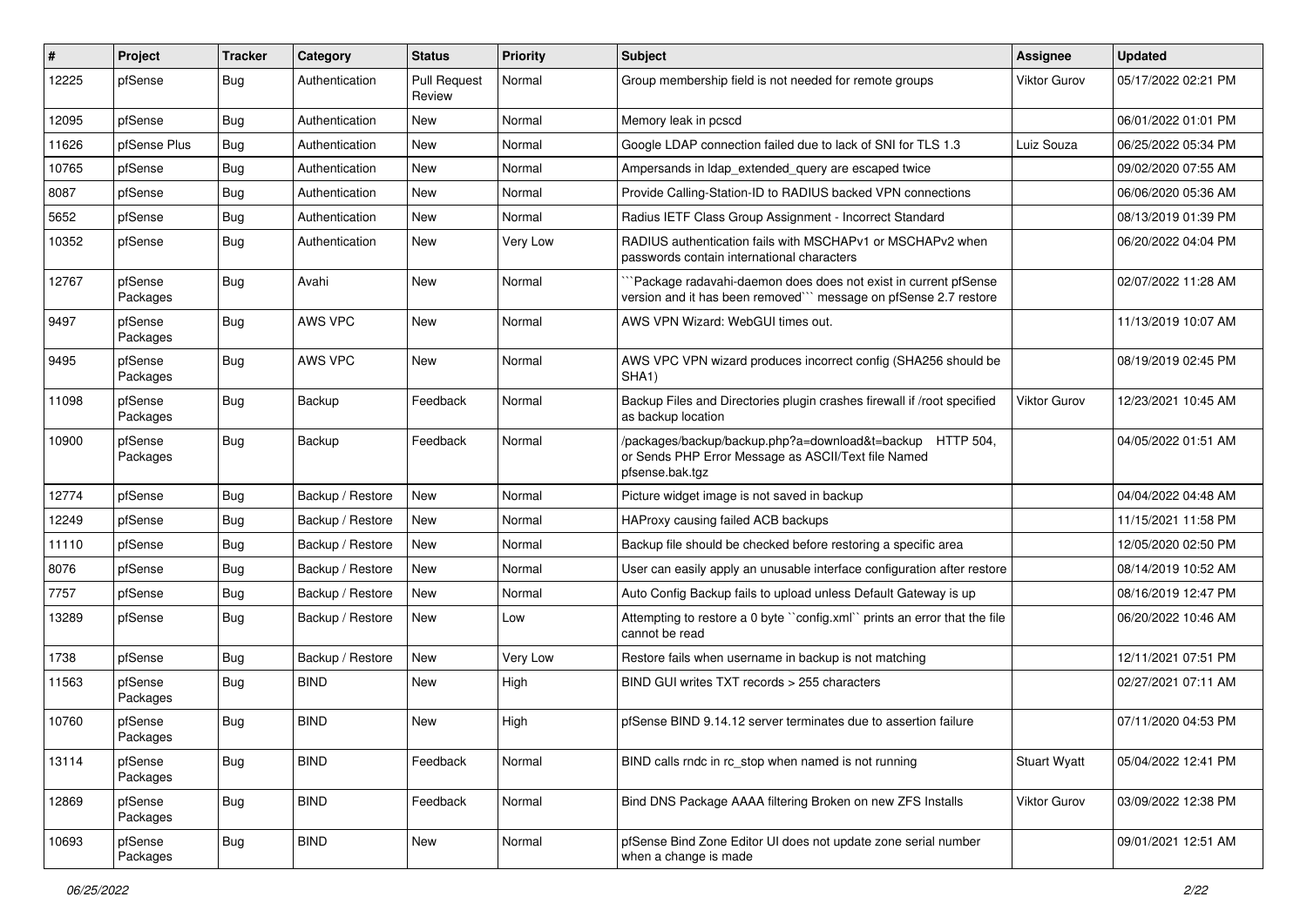| #     | Project             | <b>Tracker</b> | Category              | <b>Status</b>                 | <b>Priority</b> | <b>Subject</b>                                                                                          | <b>Assignee</b> | <b>Updated</b>      |
|-------|---------------------|----------------|-----------------------|-------------------------------|-----------------|---------------------------------------------------------------------------------------------------------|-----------------|---------------------|
| 10445 | pfSense<br>Packages | <b>Bug</b>     | <b>BIND</b>           | Feedback                      | Normal          | BIND crashed when added RPZ. rpz is not a master or slave zone.                                         |                 | 04/21/2022 12:40 PM |
| 10330 | pfSense<br>Packages | <b>Bug</b>     | <b>BIND</b>           | Feedback                      | Normal          | BIND zone configuration displays wrong DS resource record with<br>inline DNSSEC signing enabled         |                 | 04/21/2022 12:40 PM |
| 8197  | pfSense<br>Packages | Bug            | <b>BIND</b>           | <b>New</b>                    | Normal          | BIND UI fails to properly update zone with inline DNSSEC signing<br>enabled                             |                 | 02/18/2019 05:23 PM |
| 11343 | pfSense<br>Packages | <b>Bug</b>     | <b>BIND</b>           | Feedback                      | Low             | Invalid link to pfSense-pkg-bind changelog                                                              | Viktor Gurov    | 04/05/2022 08:12 AM |
| 11074 | pfSense<br>Packages | <b>Bug</b>     | <b>BIND</b>           | <b>New</b>                    | Low             | bind Zone Settings Zones, Save button opens "Confirmation required<br>to save changes"                  |                 | 11/16/2020 11:08 AM |
| 13226 | pfSense             | Bug            | Captive Portal        | Confirmed                     | Normal          | Captive Portal doesn't disconnect established OpenVPN link                                              | Reid Linnemann  | 05/30/2022 10:38 AM |
| 13215 | pfSense             | <b>Bug</b>     | Captive Portal        | Assigned                      | Normal          | Allowed MAC/IP/Hostname traffic counts for authorized users                                             | Reid Linnemann  | 05/31/2022 05:31 PM |
| 12730 | pfSense             | <b>Bug</b>     | <b>Captive Portal</b> | <b>New</b>                    | Normal          | RADIUS accounting does not work if WAN is down                                                          |                 | 01/26/2022 05:13 AM |
| 12648 | pfSense             | <b>Bug</b>     | Captive Portal        | <b>New</b>                    | Normal          | Undocumented variables 'listenporthttp' and 'listenporthttps'                                           |                 | 12/28/2021 10:44 AM |
| 12467 | pfSense             | <b>Bug</b>     | <b>Captive Portal</b> | <b>New</b>                    | Normal          | CP error on client disconnect after reboot                                                              |                 | 10/17/2021 05:35 AM |
| 12357 | pfSense             | <b>Bug</b>     | <b>Captive Portal</b> | New                           | Normal          | Captive Portal popup Logout button loads full login page in popup<br>when clicked                       |                 | 10/27/2021 12:10 PM |
| 1675  | pfSense             | <b>Bug</b>     | <b>Captive Portal</b> | <b>New</b>                    | Normal          | Captive portal logout problems with pop-up blockers.                                                    | Jared Dillard   | 03/28/2016 01:37 PM |
| 5658  | pfSense             | <b>Bug</b>     | <b>Captive Portal</b> | Confirmed                     | Low             | Files with the same name cannot be uploaded to multiple captive<br>portal zones                         |                 | 12/18/2015 07:19 PM |
| 13272 | pfSense             | <b>Bug</b>     | <b>Captive Portal</b> | <b>Pull Request</b><br>Review | Very Low        | Voucher CSV output has leading space before voucher code                                                | Jim Pingle      | 06/13/2022 10:27 AM |
| 7553  | pfSense             | <b>Bug</b>     | <b>Captive Portal</b> | Confirmed                     | Very Low        | Captive portal on a parent interface blocks traffic on VLAN interfaces<br>too                           |                 | 08/19/2018 03:15 PM |
| 4845  | pfSense             | <b>Bug</b>     | CARP                  | Confirmed                     | High            | CARP preemption doesn't switch to backup where connectivity<br>between systems is lost but not NIC link |                 | 07/28/2015 07:55 AM |
| 8567  | pfSense             | <b>Bug</b>     | CARP                  | New                           | Normal          | Using IPv6 VIP alias for services may affect CARP IPv6 VIP work                                         |                 | 06/12/2018 01:26 PM |
| 8566  | pfSense             | <b>Bug</b>     | <b>CARP</b>           | New                           | Normal          | Wrong IPv6 source in NS request in case using of IPv6 alias                                             |                 | 06/12/2018 01:26 PM |
| 8100  | pfSense             | <b>Bug</b>     | CARP                  | <b>New</b>                    | Normal          | pfsync Initially Deletes States on Primary for Connections Established<br>through Secondary             | Luiz Souza      | 02/08/2022 12:59 PM |
| 5849  | pfSense             | <b>Bug</b>     | CARP                  | <b>New</b>                    | Normal          | Routing fail on CARP IPsec                                                                              |                 | 12/18/2021 04:41 PM |
| 13110 | pfSense             | <b>Bug</b>     | CARP                  | New                           | Very Low        | changing CARP VIP address does not update outbound NAT<br>interface IP                                  |                 | 05/03/2022 02:52 PM |
| 7648  | pfSense             | Bug            | CARP                  | New                           | Very Low        | SPAN ports on an interface renders CARP HA inoperative                                                  |                 | 06/14/2017 09:19 PM |
| 12737 | pfSense             | <b>Bug</b>     | Certificates          | New                           | Normal          | CApath is not defined by default in curl                                                                |                 | 05/17/2022 02:30 PM |
| 11203 | pfSense             | Bug            | Certificates          | New                           | Normal          | certificate manager very slow                                                                           |                 | 12/31/2020 11:57 AM |
| 12894 | pfSense Plus        | <b>Bug</b>     | Certificates          | New                           | Low             | duplicating freshly created certificates through refreshing                                             |                 | 03/03/2022 02:35 PM |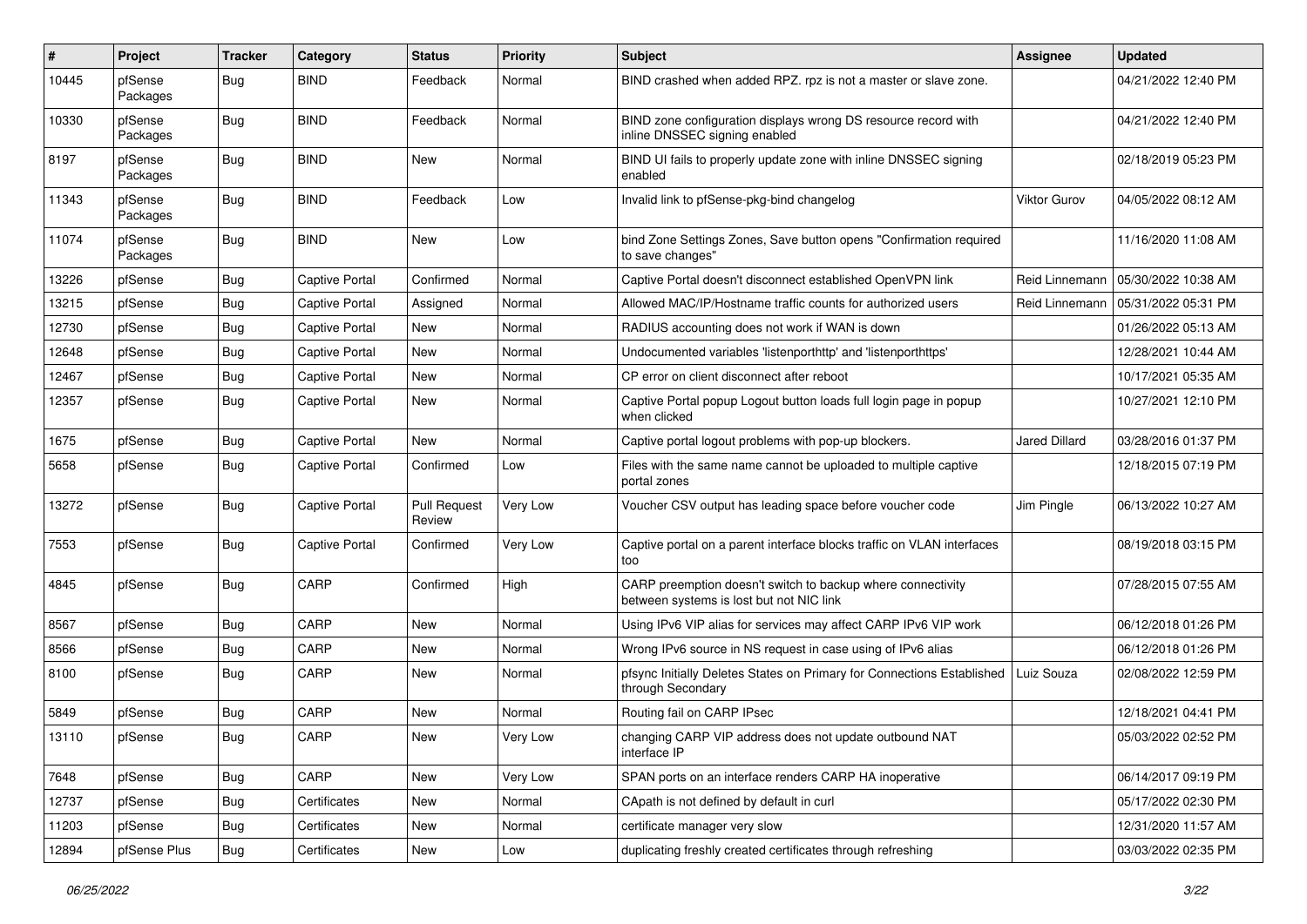| #     | Project             | <b>Tracker</b>   | Category                        | <b>Status</b>                 | <b>Priority</b> | <b>Subject</b>                                                                                   | <b>Assignee</b>      | <b>Updated</b>      |
|-------|---------------------|------------------|---------------------------------|-------------------------------|-----------------|--------------------------------------------------------------------------------------------------|----------------------|---------------------|
| 7289  | pfSense             | <b>Bug</b>       | Certificates                    | <b>New</b>                    | Low             | Generating 4096bit Certificate                                                                   |                      | 08/14/2019 09:56 AM |
| 9889  | pfSense             | <b>Bug</b>       | Certificates                    | <b>New</b>                    | Very Low        | CRL check for Intermediate CA CRLs fails                                                         | Jim Pingle           | 11/08/2019 11:03 AM |
| 13288 | pfSense             | <b>Bug</b>       | Configuration<br>Backend        | New                           | Normal          | Encode FreeRADIUS Custom Options                                                                 |                      | 06/20/2022 10:36 AM |
| 12483 | pfSense             | <b>Bug</b>       | Configuration<br>Backend        | <b>New</b>                    | Normal          | GUI creates inconsistent config.xml                                                              |                      | 10/23/2021 06:48 AM |
| 10833 | pfSense             | <b>Bug</b>       | Configuration<br>Backend        | New                           | Normal          | unbound exits on configuration error when link status flaps on LAN<br>interface                  |                      | 08/13/2020 11:53 PM |
| 6398  | pfSense             | <b>Bug</b>       | Configuration<br>Backend        | New                           | Normal          | If config cannot be loaded due to corruption or bug, it isn't handled<br>gracefully (just stops) |                      | 08/13/2019 01:23 PM |
| 13249 | pfSense             | <b>Bug</b>       | Console Menu                    | New                           | Normal          | Running playback comands multiple times results in PHP error                                     |                      | 06/06/2022 07:02 AM |
| 13258 | pfSense             | <b>Bug</b>       | Console Menu                    | <b>Pull Request</b><br>Review | Low             | secret menu option 100                                                                           | Jim Pingle           | 06/12/2022 01:44 PM |
| 11970 | pfSense<br>Packages | Bug              | Coreboot                        | New                           | Normal          | Netgate Firmware Upgrade Doesn't Work on XG-2758                                                 |                      | 04/21/2022 12:39 PM |
| 13074 | pfSense Plus        | <b>Bug</b>       | Cryptographic<br><b>Modules</b> | <b>New</b>                    | Normal          | AES-GCM with SafeXcel on Netgate 2100 causes MBUF overload                                       |                      | 06/12/2022 11:14 AM |
| 12673 | pfSense             | <b>Bug</b>       | Dashboard                       | <b>Pull Request</b><br>Review | Normal          | Firewall Logs Widget fails to update at intervals below 5 seconds.                               | <b>Viktor Gurov</b>  | 05/17/2022 02:20 PM |
| 11759 | pfSense             | <b>Bug</b>       | Dashboard                       | New                           | Normal          | Traffic graphs on dashboard double upload on pppoe links                                         |                      | 12/30/2021 04:00 AM |
| 9677  | pfSense             | <b>Bug</b>       | Dashboard                       | New                           | Normal          | Dashboard hangs when widget needs data from a remote host which<br>is down                       |                      | 08/13/2019 09:15 AM |
| 7113  | pfSense             | Bug              | Dashboard                       | New                           | Normal          | Interface name in Traffic Graphs                                                                 |                      | 12/31/2021 05:40 PM |
| 9353  | pfSense             | <b>Bug</b>       | Dashboard                       | <b>New</b>                    | Low             | PHPSession errors from limited access to dashboard and widgets                                   |                      | 10/06/2020 09:31 AM |
| 7788  | pfSense             | <b>Bug</b>       | Dashboard                       | New                           | Low             | Irregular updating of widgets like cpu/uptime on system widget.                                  |                      | 08/21/2019 09:03 AM |
| 7387  | pfSense             | <b>Bug</b>       | Dashboard                       | New                           | Low             | New Traffic Graph in dashboard resets inverted view to normal view                               | <b>Jared Dillard</b> | 12/11/2021 08:14 PM |
| 3411  | pfSense             | <b>Bug</b>       | Dashboard                       | <b>New</b>                    | Low             | Interfaces and statistics dashboard widgets very slow with large<br>numbers of interfaces        |                      | 01/24/2014 02:09 AM |
| 8157  | pfSense             | <b>Bug</b>       | Dashboard                       | <b>New</b>                    | Very Low        | Traffic Graph clutter from time to time                                                          |                      | 12/03/2017 06:40 AM |
| 7857  | pfSense             | <b>Bug</b>       | Dashboard                       | New                           | Very Low        | Interfaces Widget U/I fails to wrap IPV6 addresses when the string is<br>too wide for the widget |                      | 08/13/2019 09:15 AM |
| 13273 | pfSense             | <sub>I</sub> Bug | DHCP (IPv4)                     | New                           | Normal          | dhclient can use conflicting recorded leases                                                     |                      | 06/14/2022 11:07 AM |
| 13217 | pfSense             | <b>Bug</b>       | DHCP (IPv4)                     | New                           | Normal          | dholient using default pid file location which does not exist                                    | <b>Viktor Gurov</b>  | 05/26/2022 08:09 AM |
| 12959 | pfSense             | Bug              | DHCP (IPv4)                     | Feedback                      | Normal          | dhcplease process wrongly update host file if client-hostname is<br>empty                        |                      | 03/28/2022 10:26 AM |
| 12922 | pfSense             | <b>Bug</b>       | DHCP (IPv4)                     | New                           | Normal          | Classless static routes received on DHCP WAN can override chosen<br>default gateway              |                      | 03/28/2022 10:08 AM |
| 9343  | pfSense             | Bug              | DHCP (IPv4)                     | New                           | Normal          | diag_arp.php times out with large DHCPD leases table                                             |                      | 08/14/2019 01:19 PM |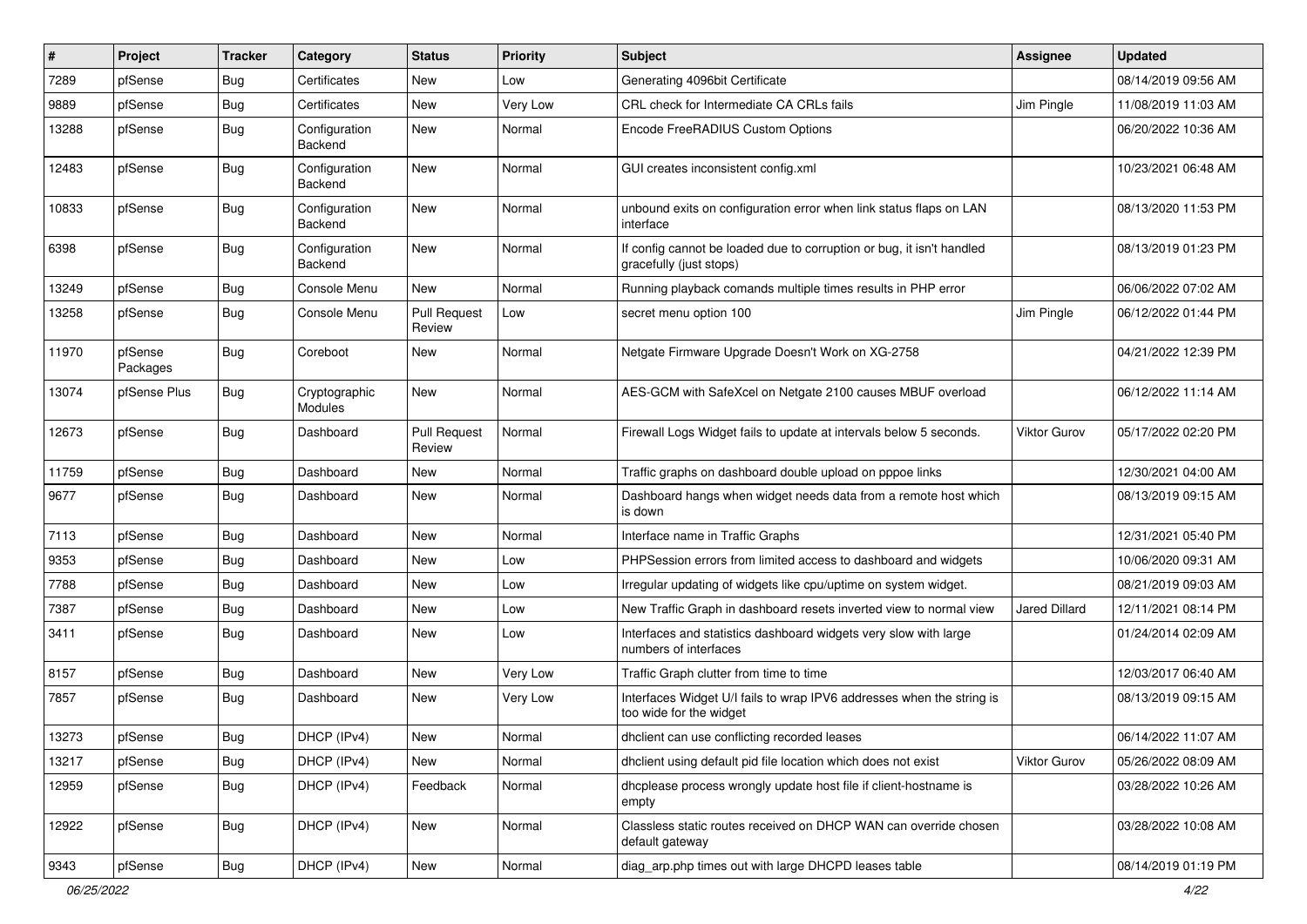| #     | Project | <b>Tracker</b> | Category          | <b>Status</b> | <b>Priority</b> | <b>Subject</b>                                                                                     | Assignee             | <b>Updated</b>      |
|-------|---------|----------------|-------------------|---------------|-----------------|----------------------------------------------------------------------------------------------------|----------------------|---------------------|
| 8614  | pfSense | <b>Bug</b>     | DHCP (IPv4)       | New           | Normal          | Cannot remove Additional BOOTP/DHCP Options                                                        |                      | 08/21/2019 09:15 AM |
| 8179  | pfSense | <b>Bug</b>     | DHCP (IPv4)       | Feedback      | Normal          | Incorrect reverse DNS zone in DHCP server config for<br>non-octet-aligned subnet mask              | Renato Botelho       | 02/09/2022 11:17 PM |
| 7172  | pfSense | <b>Bug</b>     | DHCP (IPv4)       | <b>New</b>    | Normal          | Sorting by hostname in Services > DHCP Server > LAN should be<br>"natural" (alphanumeric friendly) |                      | 08/20/2019 03:47 PM |
| 6362  | pfSense | Bug            | DHCP (IPv4)       | Confirmed     | Normal          | DHCP Client ID not used                                                                            |                      | 07/09/2021 06:30 AM |
| 4061  | pfSense | <b>Bug</b>     | DHCP (IPv4)       | Confirmed     | Normal          | dhcpd doesn't send client-hostname to peer, breaking DHCP lease<br>registrations w/HA              |                      | 02/24/2017 08:58 PM |
| 3771  | pfSense | <b>Bug</b>     | DHCP (IPv4)       | <b>New</b>    | Normal          | Webinterface and dhcpdcrashes with 500+ static leases                                              |                      | 08/21/2019 09:26 AM |
| 3404  | pfSense | Bug            | DHCP (IPv4)       | <b>New</b>    | Normal          | DHCP Server Fails to Start on Interfaces that are Slow to Come<br><b>Online During Boot</b>        |                      | 02/11/2014 05:09 PM |
| 13263 | pfSense | <b>Bug</b>     | DHCP (IPv4)       | New           | Low             | Deleting a static DHCP entry when the related IP is not in the arp<br>table spams the log          |                      | 06/10/2022 11:18 AM |
| 12070 | pfSense | <b>Bug</b>     | DHCP (IPv4)       | New           | Low             | VLAN0 for WAN DHCP                                                                                 |                      | 12/23/2021 04:31 PM |
| 4451  | pfSense | <b>Bug</b>     | DHCP (IPv4)       | <b>New</b>    | Low             | Status DHCP Leases shows double entries for static entries without<br>IP address                   | <b>Phillip Davis</b> | 05/21/2022 04:55 PM |
| 12067 | pfSense | <b>Bug</b>     | DHCP (IPv4)       | New           | Very Low        | <b>DHCP Monitoring Statistics Error</b>                                                            |                      | 06/21/2021 08:39 AM |
| 9136  | pfSense | <b>Bug</b>     | DHCP (IPv6)       | <b>New</b>    | High            | IPv6 Tracking Interfaces Lose IPv6 Address in Certain Cases                                        |                      | 04/21/2022 12:39 PM |
| 13253 | pfSense | Bug            | DHCP (IPv6)       | <b>New</b>    | Normal          | dhcp6c" is not restarted when applying settings when multiple<br>WANs are configured for DHCP6     |                      | 06/06/2022 02:58 PM |
| 13237 | pfSense | <b>Bug</b>     | DHCP (IPv6)       | <b>New</b>    | Normal          | dhcp6c script cannot be executed safely                                                            |                      | 06/01/2022 11:20 AM |
| 12947 | pfSense | Bug            | DHCP (IPv6)       | New           | Normal          | DHCP6 client does not take any action if the interface IPv6 address<br>changes during renewal      |                      | 06/19/2022 09:34 PM |
| 12823 | pfSense | Bug            | DHCP (IPv6)       | <b>New</b>    | Normal          | Multiple DHCP6 WAN connections PPPoE interface 'defached' status                                   |                      | 02/18/2022 05:39 AM |
| 10822 | pfSense | <b>Bug</b>     | DHCP (IPv6)       | New           | Normal          | Deprecated IPv6 prefix won't be announced as deprecated to clients                                 |                      | 08/10/2020 09:23 AM |
| 10714 | pfSense | <b>Bug</b>     | DHCP (IPv6)       | New           | Normal          | radvd only gives out the prefix of the "first" IPv6 address of an<br>interface                     |                      | 10/06/2020 01:03 PM |
| 7821  | pfSense | <b>Bug</b>     | DHCP (IPv6)       | New           | Normal          | GIF does not support broadcast                                                                     |                      | 08/29/2017 10:50 AM |
| 7734  | pfSense | <b>Bug</b>     | DHCP (IPv6)       | <b>New</b>    | Normal          | Using opton ia pd0 does not renew prefix and prefix get dropped                                    |                      | 07/31/2017 03:46 AM |
| 7138  | pfSense | <b>Bug</b>     | DHCP (IPv6)       | Assigned      | Normal          | Pfsense wide dhcpv6 client doesn't recognise ifid statement                                        |                      | 04/21/2022 12:39 PM |
| 6691  | pfSense | Bug            | DHCP (IPv6)       | New           | Normal          | dhcp6c quits after only two tries if no response was received                                      |                      | 12/07/2020 04:25 PM |
| 6051  | pfSense | Bug            | DHCP (IPv6)       | New           | Normal          | DHCPv6 Client Failure for additional WAN Address causes<br>2-seconds-service-restart-loop          |                      | 12/03/2020 01:08 AM |
| 6873  | pfSense | <b>Bug</b>     | DHCP (IPv6)       | New           | Low             | radvd - Too many addresses in RDNSS section when previously<br>using DHCPv6                        | Dominic<br>McKeown   | 06/06/2018 10:45 AM |
| 12508 | pfSense | <b>Bug</b>     | <b>DHCP Relay</b> | New           | Normal          | DHCP Relay over VPN                                                                                |                      | 11/06/2021 11:25 AM |
| 11149 | pfSense | <b>Bug</b>     | <b>DHCP Relay</b> | New           | Normal          | DHCP relay won't start with DHCP server behind gateway                                             |                      | 03/22/2021 05:13 AM |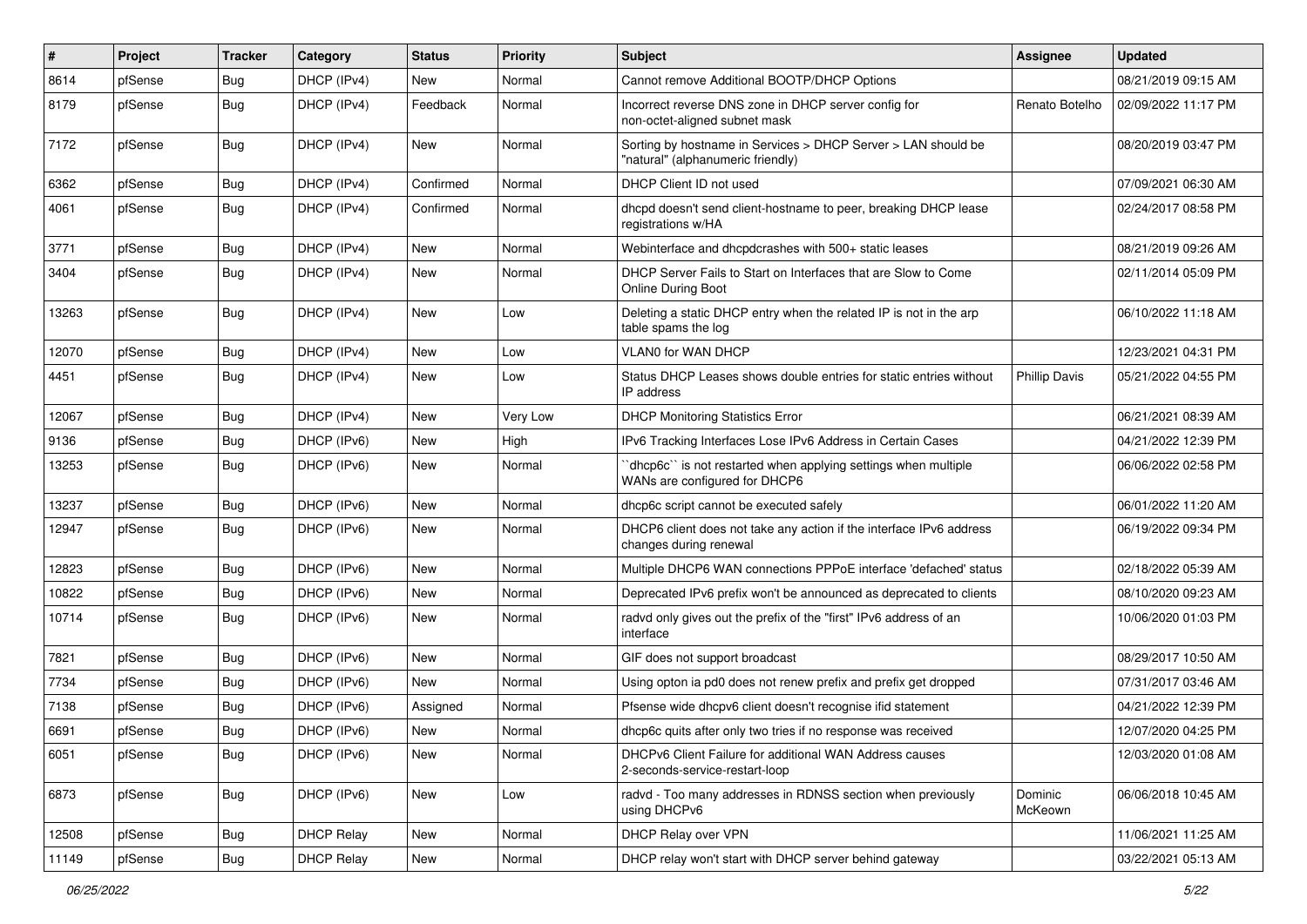| #     | Project | <b>Tracker</b> | Category             | <b>Status</b>                 | <b>Priority</b> | Subject                                                                                                                       | <b>Assignee</b>                | <b>Updated</b>      |
|-------|---------|----------------|----------------------|-------------------------------|-----------------|-------------------------------------------------------------------------------------------------------------------------------|--------------------------------|---------------------|
| 10715 | pfSense | <b>Bug</b>     | <b>DHCP Relay</b>    | New                           | Normal          | DHCPv6 relay always uses the "first" IPv6 address of an interface                                                             |                                | 06/29/2020 05:01 AM |
| 4680  | pfSense | <b>Bug</b>     | <b>DHCP Relay</b>    | <b>New</b>                    | Normal          | DHCP relay does not work with DHCP server on other end of<br>OpenVPN tunnel                                                   |                                | 05/05/2015 06:55 PM |
| 7590  | pfSense | Bug            | Diagnostics          | New                           | Normal          | diag_edit do not save when nothing to sae (in directory browse view)                                                          |                                | 05/20/2017 05:04 PM |
| 7589  | pfSense | Bug            | <b>Diagnostics</b>   | New                           | Normal          | diag edit.php old print info box                                                                                              |                                | 05/20/2017 05:02 PM |
| 3796  | pfSense | <b>Bug</b>     | <b>Diagnostics</b>   | Confirmed                     | Normal          | States summary fails and is very slow with large state tables                                                                 |                                | 12/11/2021 08:03 PM |
| 7848  | pfSense | <b>Bug</b>     | Diagnostics          | New                           | Low             | NDP Table Sort by Expiration Error                                                                                            |                                | 08/26/2019 02:56 PM |
| 12757 | pfSense | <b>Bug</b>     | <b>Diagnostics</b>   | <b>Pull Request</b><br>Review | Very Low        | Clean up /etc/inc/filter.inc use of pfctl -F                                                                                  |                                | 05/17/2022 02:18 PM |
| 7329  | pfSense | <b>Bug</b>     | <b>DNS Forwarder</b> | <b>New</b>                    | Low             | <b>DHCP Not Updating DNS</b>                                                                                                  |                                | 01/21/2022 09:16 PM |
| 5413  | pfSense | <b>Bug</b>     | <b>DNS Resolver</b>  | Confirmed                     | High            | Incorrect Handling of Unbound Resolver [service restarts, cache loss,<br>DNS service interruption]                            |                                | 06/19/2022 11:11 PM |
| 13254 | pfSense | <b>Bug</b>     | <b>DNS Resolver</b>  | New                           | Normal          | DNS resolver does not update "unbound.conf" file during link down<br>events                                                   |                                | 06/08/2022 07:55 AM |
| 12612 | pfSense | <b>Bug</b>     | <b>DNS Resolver</b>  | <b>New</b>                    | Normal          | DNS Resolver is restarted during every "rc.newwanip" event                                                                    |                                | 06/03/2022 07:13 AM |
| 10624 | pfSense | <b>Bug</b>     | <b>DNS Resolver</b>  | <b>New</b>                    | Normal          | Unbound configuration memory leak with python module + register<br><b>DHCP</b> leases active                                  |                                | 02/26/2021 10:27 AM |
| 10342 | pfSense | Bug            | <b>DNS Resolver</b>  | <b>New</b>                    | Normal          | Unbound domain overrides stop resolving periodically. They only<br>resume after the service has been restarted.               |                                | 03/13/2020 10:35 AM |
| 10143 | pfSense | <b>Bug</b>     | <b>DNS Resolver</b>  | New                           | Normal          | System hostname DNS entry is assigned to the wrong IP on<br>multi-wan setups                                                  |                                | 12/31/2019 02:33 PM |
| 9654  | pfSense | <b>Bug</b>     | <b>DNS Resolver</b>  | New                           | Normal          | After reboot, the DNS resolver must be restarted before it will<br>advertise the ipv6 DNS address of the router.              |                                | 11/20/2020 03:12 AM |
| 9037  | pfSense | <b>Bug</b>     | <b>DNS Resolver</b>  | <b>New</b>                    | Normal          | Unbound not logging to syslog after reboot                                                                                    |                                | 10/12/2018 05:09 AM |
| 7152  | pfSense | <b>Bug</b>     | <b>DNS Resolver</b>  | New                           | Normal          | Unbound / DNS Resolver issue if "Register DHCP static mappings in<br>the DNS Resolver" set before wildcard DNS custom options |                                | 12/18/2021 04:59 PM |
| 7096  | pfSense | <b>Bug</b>     | <b>DNS Resolver</b>  | Feedback                      | Normal          | Unbound fails to start on boot if specific network devices are<br>configured in the "Network Interfaces"                      |                                | 11/22/2021 08:59 AM |
| 1819  | pfSense | <b>Bug</b>     | <b>DNS Resolver</b>  | <b>New</b>                    | Normal          | DNS Resolver Not Registering DHCP Server Specified Domain Name                                                                | Luiz Souza                     | 04/28/2022 01:53 PM |
| 6430  | pfSense | <b>Bug</b>     | <b>DNS Resolver</b>  | Confirmed                     | Low             | pfsense should sanity-check hostnames when copying from<br>dhcpd.leases to /etc/hosts                                         |                                | 08/13/2019 01:23 PM |
| 13298 | pfSense | <b>Bug</b>     | Dynamic DNS          | <b>Pull Request</b><br>Review | Normal          | Dynv6 does not check response code when updating                                                                              | <b>Tiago Beling</b><br>d'Avila | 06/24/2022 07:47 AM |
| 13167 | pfSense | Bug            | Dynamic DNS          | New                           | Normal          | phpDynDNS: DigitalOcean ddns update fails (bad request, invalid<br>character '-' in request id)                               |                                | 06/16/2022 09:30 PM |
| 12877 | pfSense | <b>Bug</b>     | Dynamic DNS          | Feedback                      | Normal          | Cloudflare DynDNS fails to update more than two addresses                                                                     |                                | 05/29/2022 06:56 PM |
| 11177 | pfSense | Bug            | Dynamic DNS          | New                           | Normal          | DDNSv6 not using Check IP Services                                                                                            |                                | 12/21/2020 05:02 AM |
| 11147 | pfSense | <b>Bug</b>     | Dynamic DNS          | New                           | Normal          | Domeneshop DynDNS IPv4 and IPv6                                                                                               |                                | 12/09/2020 11:47 PM |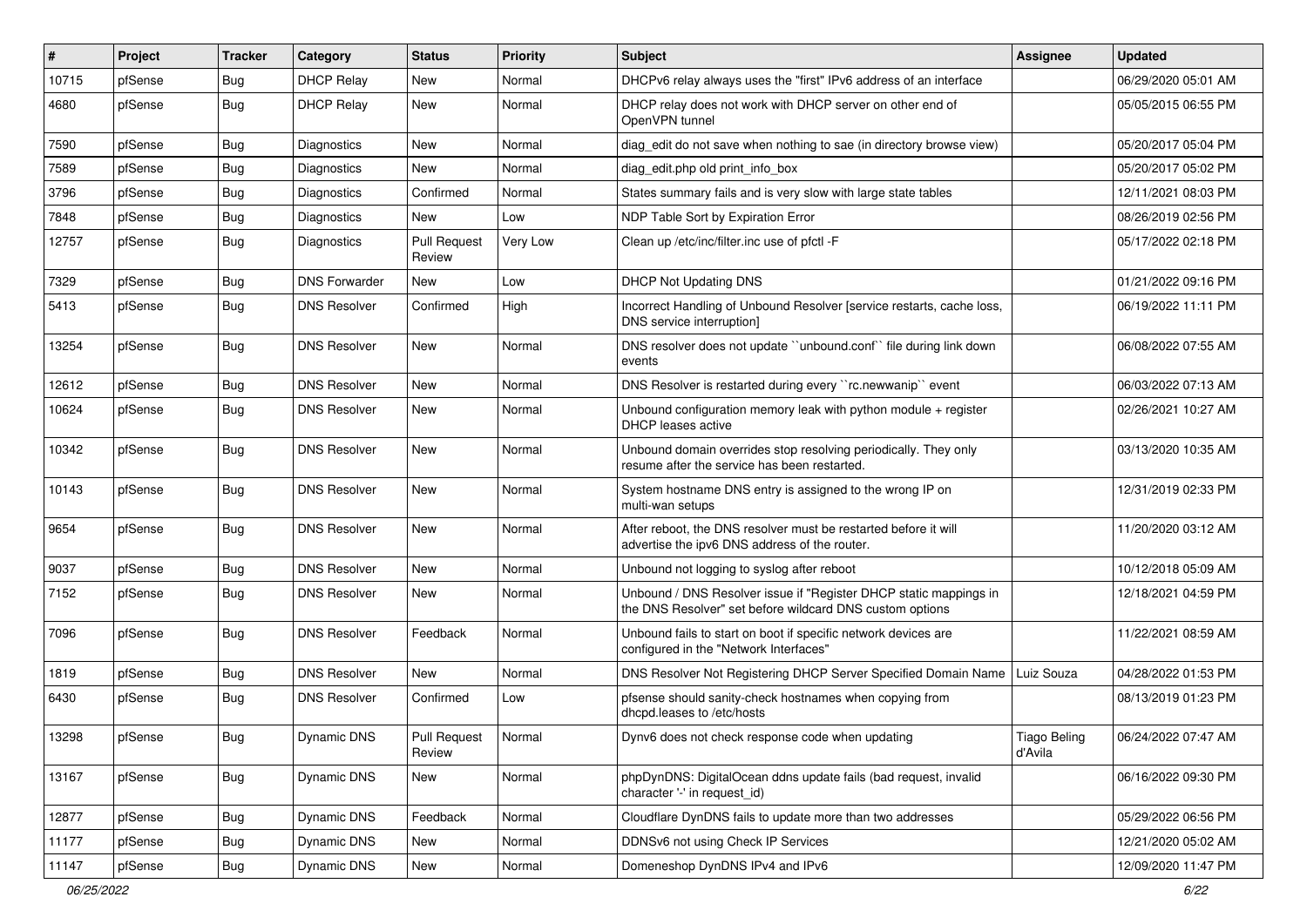| ∦     | Project             | <b>Tracker</b> | Category           | <b>Status</b> | <b>Priority</b> | Subject                                                                                                                                                                 | <b>Assignee</b> | <b>Updated</b>      |
|-------|---------------------|----------------|--------------------|---------------|-----------------|-------------------------------------------------------------------------------------------------------------------------------------------------------------------------|-----------------|---------------------|
| 10000 | pfSense             | <b>Bug</b>     | Dynamic DNS        | New           | Normal          | Azure Dynamic DNS A and AAAA Records for Apex Zone                                                                                                                      |                 | 03/31/2020 09:03 AM |
| 9805  | pfSense             | Bug            | <b>Dynamic DNS</b> | <b>New</b>    | Normal          | dynDNS cloudflare multiple entries                                                                                                                                      |                 | 10/02/2019 04:51 PM |
| 9664  | pfSense             | <b>Bug</b>     | <b>Dynamic DNS</b> | <b>New</b>    | Normal          | DynDNS and Dual-wan problem with CloudFlare (works with No-Ip)                                                                                                          |                 | 08/03/2019 10:00 AM |
| 9504  | pfSense             | <b>Bug</b>     | <b>Dynamic DNS</b> | <b>New</b>    | Normal          | Multiple Dynamic DNS update notifications for the same interface, not<br>differentiated by the hostname                                                                 |                 | 05/07/2019 07:46 AM |
| 8432  | pfSense             | <b>Bug</b>     | <b>Dynamic DNS</b> | New           | Normal          | Dynamic DNS Client gives an error that it can't find IPv6 address<br>when WAN interface is a LAGG                                                                       |                 | 09/17/2020 05:23 AM |
| 8406  | pfSense             | Bug            | <b>Dynamic DNS</b> | <b>New</b>    | Normal          | DDNS IPV6 Cloudflare Client does not detect PPOE address                                                                                                                |                 | 03/31/2018 11:56 AM |
| 8500  | pfSense             | <b>Bug</b>     | <b>Dynamic DNS</b> | New           | Low             | Incorrect categorization of status/info messages from phpDynDNS                                                                                                         |                 | 08/16/2019 12:50 PM |
| 11235 | pfSense<br>Packages | <b>Bug</b>     | Filer              | <b>New</b>    | Normal          | Filer run script when "state" unchanged                                                                                                                                 |                 | 01/08/2021 07:24 AM |
| 11180 | pfSense<br>Packages | <b>Bug</b>     | Filer              | Feedback      | Normal          | Filer run action for files on sync that wan't been modified                                                                                                             | Viktor Gurov    | 01/08/2021 07:27 AM |
| 10426 | pfSense<br>Packages | <b>Bug</b>     | Filer              | Feedback      | Normal          | Filer must validate that File name is unig                                                                                                                              |                 | 04/20/2022 11:02 AM |
| 13067 | pfSense             | <b>Bug</b>     | FilterDNS          | New           | Normal          | filterdns resolve interval is twice the intended value                                                                                                                  |                 | 04/17/2022 07:45 PM |
| 12740 | pfSense             | <b>Bug</b>     | FreeBSD            | Incomplete    | Normal          | panic: esp input cb: Unexpected address family                                                                                                                          |                 | 01/27/2022 01:19 PM |
| 11184 | pfSense             | <b>Bug</b>     | FreeBSD            | New           | Normal          | PF: State policy cannot be configurable                                                                                                                                 |                 | 02/09/2021 02:43 AM |
| 11352 | pfSense             | <b>Bug</b>     | FreeBSD            | <b>New</b>    | Low             | CTF types > 2^15 in the pfSense kernel config results in DTrace<br>failing                                                                                              | Scott Long      | 03/17/2021 02:52 AM |
| 8513  | pfSense<br>Packages | <b>Bug</b>     | FreeRADIUS         | <b>New</b>    | High            | Freeradius 3.x Idap problem                                                                                                                                             |                 | 02/18/2019 05:22 PM |
| 12982 | pfSense<br>Packages | <b>Bug</b>     | FreeRADIUS         | New           | Normal          | FreeRadius RadReply table entries missing from pf                                                                                                                       |                 | 06/19/2022 05:38 PM |
| 12742 | pfSense<br>Packages | <b>Bug</b>     | FreeRADIUS         | Feedback      | Normal          | freeRADIUS virtual-server-default: modules dailycounter,<br>monthlycounter, noresetcounter, expire_on_login in authorize section<br>prevent virtual server from loading |                 | 03/01/2022 12:45 PM |
| 12286 | pfSense<br>Packages | <b>Bug</b>     | FreeRADIUS         | New           | Normal          | Add support for ntlm auth in LDAP                                                                                                                                       |                 | 08/20/2021 08:27 AM |
| 12126 | pfSense<br>Packages | <b>Bug</b>     | FreeRADIUS         | <b>New</b>    | Normal          | freeradius3 0.15.7 31                                                                                                                                                   |                 | 10/11/2021 08:21 AM |
| 11980 | pfSense<br>Packages | Bug            | FreeRADIUS         | Feedback      | Normal          | EAP does not work with SQL backend                                                                                                                                      |                 | 07/21/2021 07:24 AM |
| 11802 | pfSense<br>Packages | Bug            | FreeRADIUS         | New           | Normal          | FreeRADIUS sync                                                                                                                                                         |                 | 05/10/2021 04:18 AM |
| 11746 | pfSense<br>Packages | <b>Bug</b>     | FreeRADIUS         | Feedback      | Normal          | Second LDAP server configuration misses the ipaNThash control<br>attribute                                                                                              | Viktor Gurov    | 07/14/2021 01:44 PM |
| 11388 | pfSense<br>Packages | <b>Bug</b>     | FreeRADIUS         | Feedback      | Normal          | Captive Portal authentication error with MySQL backend                                                                                                                  | Viktor Gurov    | 02/10/2021 08:54 AM |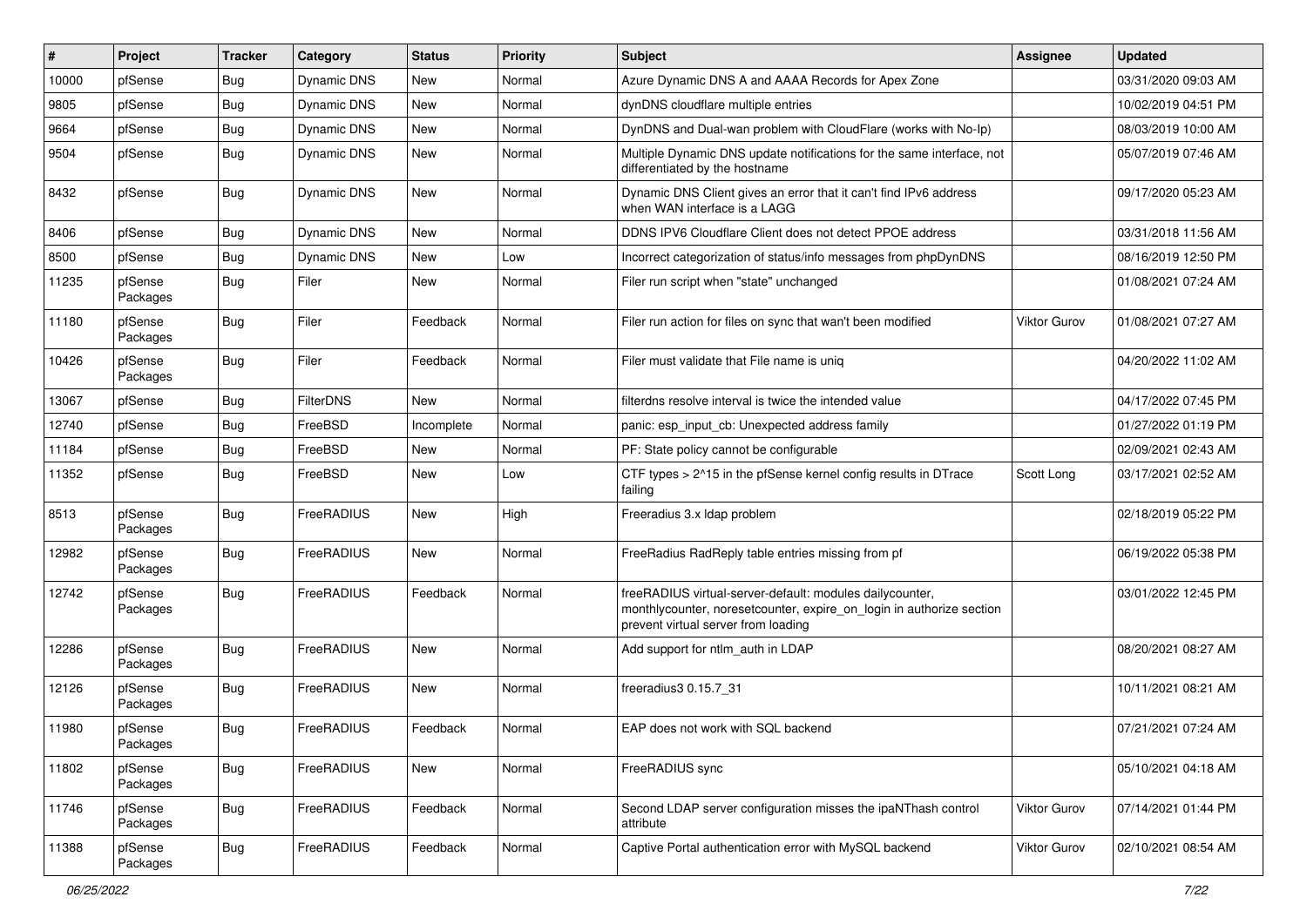| #     | Project             | <b>Tracker</b> | Category   | <b>Status</b>                 | <b>Priority</b> | Subject                                                                                    | Assignee     | <b>Updated</b>      |
|-------|---------------------|----------------|------------|-------------------------------|-----------------|--------------------------------------------------------------------------------------------|--------------|---------------------|
| 11331 | pfSense<br>Packages | <b>Bug</b>     | FreeRADIUS | Feedback                      | Normal          | FreeRADIUS latest package upgrade broke Plain Mac Authentication                           | Viktor Gurov | 01/30/2021 10:08 AM |
| 11054 | pfSense<br>Packages | <b>Bug</b>     | FreeRADIUS | Assigned                      | Normal          | Check Client Certificate CN not working as described                                       | Viktor Gurov | 12/14/2021 07:22 AM |
| 10695 | pfSense<br>Packages | <b>Bug</b>     | FreeRADIUS | New                           | Normal          | FreeRadius Accounting skipping MBs after reboot due to power down                          |              | 06/24/2020 04:49 AM |
| 8589  | pfSense<br>Packages | <b>Bug</b>     | FreeRADIUS | New                           | Normal          | FreeRadius 0.15.5_2 ignoring tunnelled-reply=no                                            |              | 02/18/2019 03:40 PM |
| 8516  | pfSense<br>Packages | <b>Bug</b>     | FreeRADIUS | <b>New</b>                    | Normal          | FreeRADIUS requires settings re-saved after pfSense upgrade                                | Jim Pingle   | 12/31/2021 05:58 PM |
| 8264  | pfSense<br>Packages | <b>Bug</b>     | FreeRADIUS | New                           | Normal          | Radiusd restart on WAN change results in freeradius not running (and<br>possible solution) |              | 04/21/2022 12:39 PM |
| 8251  | pfSense<br>Packages | Bug            | FreeRADIUS | Feedback                      | Normal          | Captiveportal + FreeRadius "Last activity" resets to Session start                         |              | 08/13/2019 11:10 AM |
| 7403  | pfSense<br>Packages | <b>Bug</b>     | FreeRADIUS | New                           | Normal          | Captive Portal + freeradius2 + MySQL problems with German Umlaut                           |              | 03/17/2017 09:12 AM |
| 11936 | pfSense<br>Packages | <b>Bug</b>     | <b>FRR</b> | Incomplete                    | High            | FRR does not connect BGP when using password                                               |              | 05/19/2021 08:12 AM |
| 11158 | pfSense<br>Packages | <b>Bug</b>     | <b>FRR</b> | New                           | High            | <b>FRR Prefix Lists</b>                                                                    |              | 12/30/2020 04:55 PM |
| 12965 | pfSense<br>Packages | <b>Bug</b>     | <b>FRR</b> | <b>Pull Request</b><br>Review | Normal          | FRR BFD peer configuration is handled incorrectly in some cases                            | Viktor Gurov | 03/22/2022 08:04 AM |
| 12951 | pfSense<br>Packages | <b>Bug</b>     | <b>FRR</b> | Feedback                      | Normal          | FRR cannot remove IPv6 routes                                                              |              | 03/22/2022 09:24 PM |
| 12751 | pfSense<br>Packages | <b>Bug</b>     | <b>FRR</b> | New                           | Normal          | Improve FRR route restoration after gateway events                                         |              | 02/06/2022 11:07 PM |
| 12167 | pfSense<br>Packages | <b>Bug</b>     | <b>FRR</b> | Feedback                      | Normal          | BGP TCP setkey not set if neighbor is in peer group                                        | Viktor Gurov | 09/16/2021 09:38 AM |
| 12084 | pfSense<br>Packages | <b>Bug</b>     | <b>FRR</b> | New                           | Normal          | libfrr.so.0 error on SG-1100                                                               |              | 06/26/2021 08:22 AM |
| 11961 | pfSense<br>Packages | <b>Bug</b>     | <b>FRR</b> | Feedback                      | Normal          | FRR OSPF add unwanted area 0 authentication to router ospf                                 | Viktor Gurov | 09/16/2021 10:25 PM |
| 11847 | pfSense<br>Packages | <b>Bug</b>     | <b>FRR</b> | Feedback                      | Normal          | Filters not applied to PEER Groups                                                         | Viktor Gurov | 07/30/2021 07:45 PM |
| 11841 | pfSense<br>Packages | <b>Bug</b>     | <b>FRR</b> | New                           | Normal          | FRR access lists default bahavior changed to permit by default                             |              | 04/22/2021 09:52 AM |
| 11836 | pfSense<br>Packages | Bug            | <b>FRR</b> | Assigned                      | Normal          | FRR ACCEPTFILTER unstable                                                                  | Viktor Gurov | 02/14/2022 07:20 AM |
| 11835 | pfSense<br>Packages | <b>Bug</b>     | <b>FRR</b> | New                           | Normal          | FRR OSPF redistributed connected routes disappearing                                       |              | 04/22/2021 07:11 AM |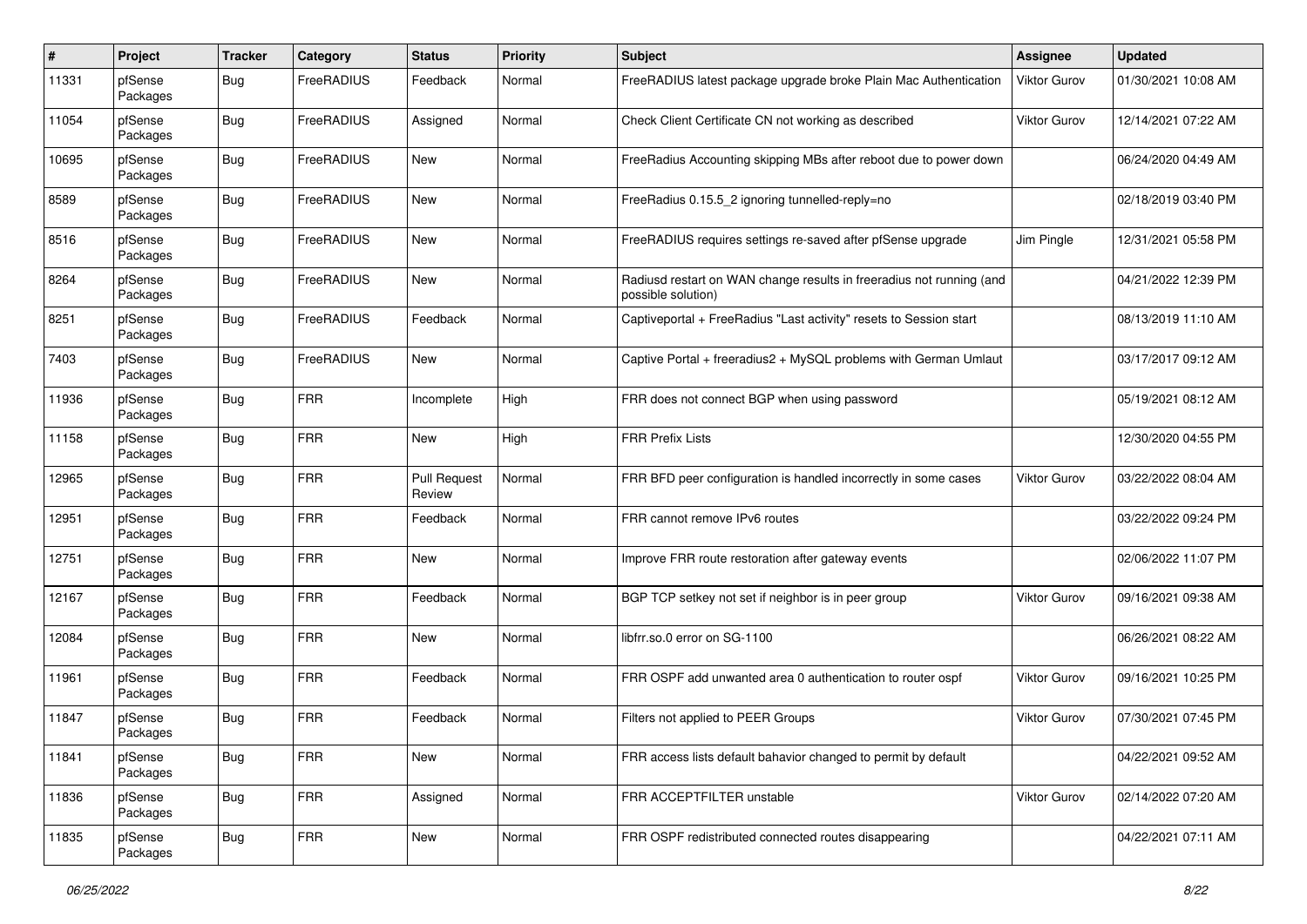| $\#$  | Project             | <b>Tracker</b> | Category              | <b>Status</b>                 | <b>Priority</b> | <b>Subject</b>                                                                                                                                                     | Assignee            | <b>Updated</b>      |
|-------|---------------------|----------------|-----------------------|-------------------------------|-----------------|--------------------------------------------------------------------------------------------------------------------------------------------------------------------|---------------------|---------------------|
| 11693 | pfSense<br>Packages | Bug            | FRR                   | Feedback                      | Normal          | IPv6 static routing fails                                                                                                                                          | Viktor Gurov        | 04/26/2022 08:50 AM |
| 11681 | pfSense<br>Packages | Bug            | <b>FRR</b>            | Feedback                      | Normal          | FRR generates invalid BFD configuration after removing interfaces                                                                                                  | Viktor Gurov        | 07/14/2021 04:40 PM |
| 11477 | pfSense<br>Packages | Bug            | <b>FRR</b>            | Feedback                      | Normal          | FRR does not recognize some BFD options                                                                                                                            | Viktor Gurov        | 02/26/2021 10:52 PM |
| 11404 | pfSense<br>Packages | Bug            | <b>FRR</b>            | Feedback                      | Normal          | Incorrect prefix/access lists migration on update                                                                                                                  | Viktor Gurov        | 02/18/2021 09:49 AM |
| 11377 | pfSense<br>Packages | <b>Bug</b>     | <b>FRR</b>            | <b>Pull Request</b><br>Review | Normal          | <b>FRR</b> deinstall                                                                                                                                               |                     | 03/10/2021 08:21 AM |
| 11345 | pfSense<br>Packages | <b>Bug</b>     | <b>FRR</b>            | Feedback                      | Normal          | FRR-OSPF - No "prefix-list" possible                                                                                                                               | Jim Pingle          | 02/04/2021 11:03 PM |
| 10935 | pfSense<br>Packages | <b>Bug</b>     | <b>FRR</b>            | New                           | Normal          | FRR 0.6.7-6 - BGPD service recycled IPv6 without Route Map                                                                                                         |                     | 12/30/2020 05:00 PM |
| 10516 | pfSense<br>Packages | Bug            | <b>FRR</b>            | <b>New</b>                    | Normal          | FRR Access list                                                                                                                                                    |                     | 12/06/2020 11:02 PM |
| 10503 | pfSense<br>Packages | <b>Bug</b>     | <b>FRR</b>            | <b>New</b>                    | Normal          | Flapping any GW in multi-WAN influences restating all IPsec tunnels<br>in FRR which leads to dropping all IPsec VTI static routes and related<br><b>BGP</b> issues |                     | 05/08/2020 07:51 PM |
| 10294 | pfSense<br>Packages | <b>Bug</b>     | <b>FRR</b>            | <b>New</b>                    | Normal          | FRR Route Counts Incorrect on Status Page                                                                                                                          | Jim Pingle          | 02/26/2020 11:08 AM |
| 11650 | pfSense<br>Packages | <b>Bug</b>     | <b>FRR</b>            | New                           | Very Low        | FRR configuration broken on restore of manually edited FRR config<br>sections                                                                                      |                     | 03/10/2021 08:50 AM |
| 13295 | pfSense             | <b>Bug</b>     | Gateway<br>Monitoring | <b>Pull Request</b><br>Review | Normal          | Incorrect function parameters for "get_dpinger_status()" call in<br>`qwlb.inc`                                                                                     |                     | 06/24/2022 07:25 AM |
| 13076 | pfSense             | Bug            | Gateway<br>Monitoring | <b>New</b>                    | Normal          | Marking a gateway as down does not affect IPsec entries using<br>gateway groups                                                                                    |                     | 06/03/2022 10:32 AM |
| 12920 | pfSense             | Bug            | Gateway<br>Monitoring | <b>Pull Request</b><br>Review | Normal          | Gateway behavior differs when the gateway does not exist in<br>config.xml                                                                                          | <b>Viktor Gurov</b> | 06/12/2022 01:27 PM |
| 12811 | pfSense             | <b>Bug</b>     | Gateway<br>Monitoring | <b>New</b>                    | Normal          | Services are not restarted when PPP interfaces connect                                                                                                             | Jim Pingle          | 05/31/2022 05:34 PM |
| 11960 | pfSense             | Bug            | Gateway<br>Monitoring | Feedback                      | Normal          | Gateway Monitoring Traffic Goes Out Default Gateway                                                                                                                |                     | 12/20/2021 05:43 AM |
| 6333  | pfSense             | Bug            | Gateway<br>Monitoring | Confirmed                     | Normal          | Bootup starts/restarts dpinger multiple times                                                                                                                      | Luiz Souza          | 11/16/2020 01:11 PM |
| 3132  | pfSense             | Bug            | Gateway<br>Monitoring | In Progress                   | Normal          | Gateway events for IPv6 affect IPv4 services and vice versa                                                                                                        | Viktor Gurov        | 05/10/2022 03:10 PM |
| 8192  | pfSense             | <b>Bug</b>     | Gateway<br>Monitoring | New                           | Low             | dpinger - Change in ISP link-local IPv6 address drops connectivity                                                                                                 | Luiz Souza          | 11/05/2020 07:31 AM |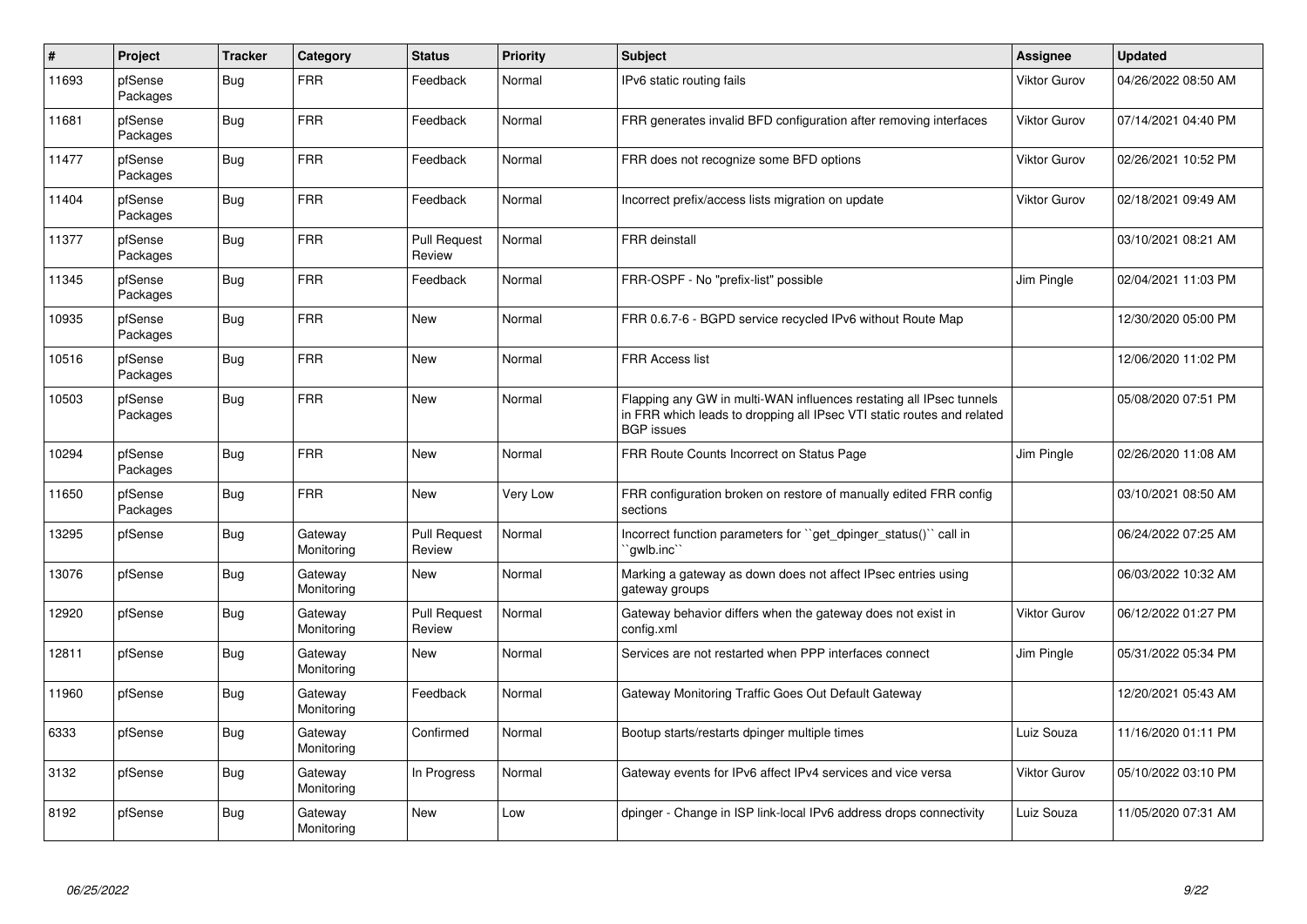| #     | Project             | <b>Tracker</b> | Category | <b>Status</b> | Priority | Subject                                                                                     | <b>Assignee</b>     | <b>Updated</b>      |
|-------|---------------------|----------------|----------|---------------|----------|---------------------------------------------------------------------------------------------|---------------------|---------------------|
| 12632 | pfSense             | <b>Bug</b>     | Gateways | New           | High     | Assigning a /30 WAN IP address at the console does not save the<br>gateway correctly        |                     | 05/17/2022 02:28 PM |
| 12942 | pfSense             | <b>Bug</b>     | Gateways | <b>New</b>    | Normal   | Code to kill states for old gateway when reconnecting an interface is<br>incorrect          | Jim Pingle          | 03/22/2022 01:25 PM |
| 12857 | pfSense             | <b>Bug</b>     | Gateways | <b>New</b>    | Normal   | Firewall gateway goes away when making changes to Bridge0 device                            |                     | 02/27/2022 11:20 AM |
| 12764 | pfSense             | <b>Bug</b>     | Gateways | New           | Normal   | VTI gateway status is pending after assigning the VTI interface                             |                     | 02/07/2022 05:41 AM |
| 10875 | pfSense             | <b>Bug</b>     | Gateways | New           | Normal   | PPP periodic reset does not fully restore gateway group round-robin<br>functionality        | Luiz Souza          | 11/05/2020 07:44 AM |
| 9650  | pfSense             | <b>Bug</b>     | Gateways | <b>New</b>    | Normal   | IPv6 connection drops (ir-)regular on Kabelvodafone (German cable<br>ISP)                   |                     | 07/27/2019 07:14 AM |
| 8343  | pfSense             | <b>Bug</b>     | Gateways | <b>New</b>    | Normal   | Gateway Routes (Default Routes) not removed in Kernel when<br>removed from GUI              |                     | 05/14/2020 01:22 AM |
| 8846  | pfSense             | Bug            | Gateways | <b>New</b>    | Low      | Misleading gateway error message adding/editing static routes using<br>a disabled interface |                     | 08/21/2019 11:29 AM |
| 11135 | pfSense<br>Packages | <b>Bug</b>     | haproxy  | Feedback      | High     | HAproxy OCSP reponse crontab bug                                                            | <b>Viktor Gurov</b> | 09/10/2021 11:51 AM |
| 8438  | pfSense<br>Packages | <b>Bug</b>     | haproxy  | New           | High     | haproxy: can't use ACL for cert with http-response actions                                  |                     | 05/24/2018 01:12 PM |
| 13022 | pfSense<br>Packages | <b>Bug</b>     | haproxy  | Feedback      | Normal   | HAProxy - Sub Frontends ignore Client verification CA certificates                          |                     | 04/06/2022 12:55 PM |
| 11937 | pfSense<br>Packages | <b>Bug</b>     | haproxy  | Feedback      | Normal   | HAproxy "Use Client-IP" option breaks Captive Portal                                        | <b>Viktor Gurov</b> | 06/22/2021 08:48 AM |
| 11756 | pfSense<br>Packages | <b>Bug</b>     | haproxy  | Feedback      | Normal   | HaProxy does not transfer backend states during reload                                      | <b>Viktor Gurov</b> | 07/14/2021 01:21 PM |
| 11491 | pfSense<br>Packages | <b>Bug</b>     | haproxy  | Feedback      | Normal   | haproxy-devel v0.62 2 - startup error 'httpchk'                                             | <b>Viktor Gurov</b> | 06/22/2021 08:46 AM |
| 11036 | pfSense<br>Packages | <b>Bug</b>     | haproxy  | <b>New</b>    | Normal   | <b>HAproxy ACL</b>                                                                          |                     | 02/11/2022 11:27 AM |
| 10936 | pfSense<br>Packages | <b>Bug</b>     | haproxy  | Feedback      | Normal   | both haproxy/haproxy-devel non-existent option lb-agent-chk                                 |                     | 04/21/2022 12:40 PM |
| 9500  | pfSense<br>Packages | <b>Bug</b>     | haproxy  | New           | Normal   | HAproxy does not delete non-applicable action config                                        |                     | 01/18/2022 06:28 AM |
| 9335  | pfSense<br>Packages | Bug            | haproxy  | Feedback      | Normal   | Stored XSS in HAProxy / haproxy_listeners_edit.php                                          | Jim Pingle          | 02/18/2019 09:35 AM |
| 9261  | pfSense<br>Packages | Bug            | haproxy  | <b>New</b>    | Normal   | haproxy GUI failure                                                                         |                     | 01/08/2019 12:41 PM |
| 8902  | pfSense<br>Packages | <b>Bug</b>     | haproxy  | New           | Normal   | HAproxy package not use custom DNS for lookup on apply new<br>config                        |                     | 09/16/2018 08:16 AM |
| 8213  | pfSense<br>Packages | <b>Bug</b>     | haproxy  | New           | Normal   | acl src file not populated from alias                                                       |                     | 12/21/2017 02:02 PM |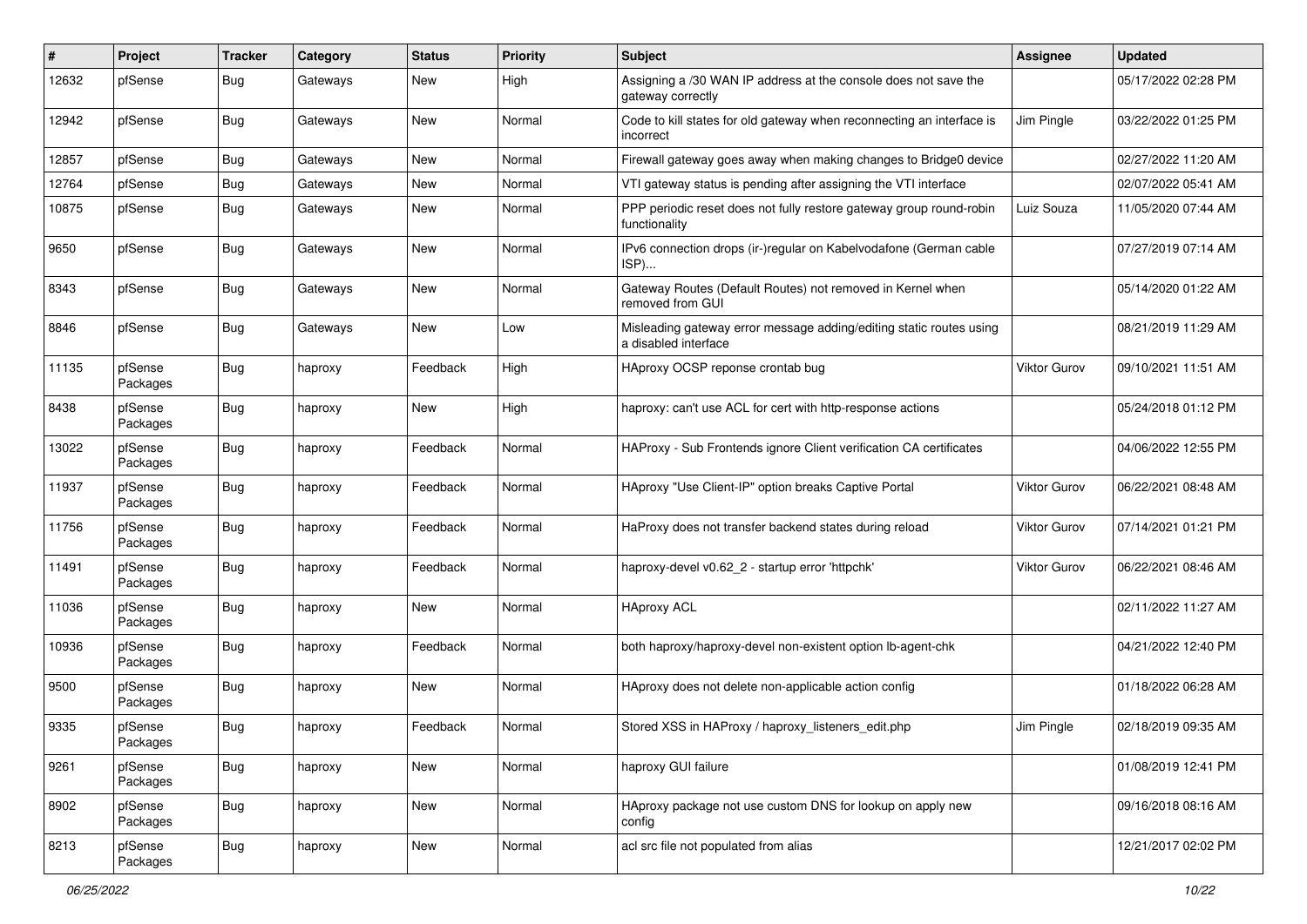| $\pmb{\#}$ | Project             | <b>Tracker</b> | Category           | <b>Status</b> | Priority | Subject                                                                                      | <b>Assignee</b> | <b>Updated</b>      |
|------------|---------------------|----------------|--------------------|---------------|----------|----------------------------------------------------------------------------------------------|-----------------|---------------------|
| 7462       | pfSense<br>Packages | Bug            | haproxy            | New           | Normal   | HAproxy not rebinding properly after WAN DHCP IP change                                      |                 | 01/11/2018 09:15 AM |
| 7039       | pfSense<br>Packages | <b>Bug</b>     | haproxy            | Feedback      | Normal   | HAProxy backend configuration does not handle intermediate CAs<br>properly                   |                 | 04/21/2022 12:40 PM |
| 6861       | pfSense<br>Packages | <b>Bug</b>     | haproxy            | <b>New</b>    | Normal   | Ha-Proxy duplicated backend used in place of original backend                                |                 | 02/18/2019 05:30 PM |
| 6784       | pfSense<br>Packages | <b>Bug</b>     | haproxy            | New           | Normal   | HAProxy version .48 will not use URL Table Alias for front end listener                      |                 | 02/18/2019 05:32 PM |
| 13098      | pfSense<br>Packages | <b>Bug</b>     | haproxy            | Feedback      | Low      | HAProxy Virtual IP broken link under Frontend setup                                          |                 | 04/27/2022 08:35 AM |
| 9247       | pfSense<br>Packages | <b>Bug</b>     | haproxy            | <b>New</b>    | Low      | HAProxy multiple server selection on stats pages doesn't work                                |                 | 01/02/2019 04:44 PM |
| 11000      | pfSense<br>Packages | <b>Bug</b>     | haproxy            | New           | Very Low | haproxy deprecated trick suggested                                                           |                 | 12/23/2020 02:55 PM |
| 12607      | pfSense Plus        | <b>Bug</b>     | Hardware / Drivers | <b>New</b>    | High     | Instability with Snort Inline with AWS Instances                                             |                 | 01/10/2022 09:03 PM |
| 13206      | pfSense Plus        | <b>Bug</b>     | Hardware / Drivers | New           | Normal   | SG-3100 LED GPIO hangs                                                                       |                 | 06/11/2022 07:01 PM |
| 13003      | pfSense             | Bug            | Hardware / Drivers | l New         | Normal   | Malicious Driver Detection event on ixl driver                                               |                 | 06/25/2022 05:00 PM |
| 11770      | pfSense Plus        | <b>Bug</b>     | Hardware / Drivers | New           | Normal   | Pantech UML295 USB Modem No Longer Functional                                                |                 | 04/01/2021 11:28 AM |
| 11731      | pfSense             | <b>Bug</b>     | Hardware / Drivers | New           | Normal   | Missing support for Realtek USB NICs                                                         |                 | 03/30/2021 04:32 AM |
| 10584      | pfSense             | <b>Bug</b>     | Hardware / Drivers | New           | Normal   | SG-3100 with M.2: shutdown instead of reboot                                                 |                 | 07/21/2020 03:08 AM |
| 10577      | pfSense             | Bug            | Hardware / Drivers | Feedback      | Normal   | intel x553 (c3000 chipset) loading x520 driver                                               |                 | 05/28/2020 03:59 AM |
| 9094       | pfSense             | <b>Bug</b>     | Hardware / Drivers | Assigned      | Normal   | MBT console settings are not forced to video console                                         |                 | 11/07/2018 10:23 AM |
| 8324       | pfSense             | <b>Bug</b>     | Hardware / Drivers | New           | Normal   | bxe cards require promisc for OSPF                                                           | Luiz Souza      | 05/25/2020 03:19 PM |
| 13277      | pfSense             | Bug            | <b>IGMP Proxy</b>  | <b>New</b>    | Normal   | IGMP Proxy webConfigurator Page Always Produces Error                                        |                 | 06/16/2022 07:50 PM |
| 13276      | pfSense             | <b>Bug</b>     | <b>IGMP Proxy</b>  | <b>New</b>    | Normal   | IGMP Proxy Error Message for Logging Links to System Log Instead<br>of Routing Log           |                 | 06/16/2022 07:48 PM |
| 12079      | pfSense             | <b>Bug</b>     | <b>IGMP Proxy</b>  | <b>New</b>    | Normal   | IGMPProxy: kernel panic, Sleeping thread owns a non-sleepable lock                           | Mateusz Guzik   | 05/10/2022 03:14 PM |
| 11953      | pfSense             | <b>Bug</b>     | <b>IGMP Proxy</b>  | New           | Normal   | XG-1541 crashes when igmpproxy is enabled and network interfaces<br>status change            |                 | 05/24/2021 04:55 PM |
| 10150      | pfSense             | <b>Bug</b>     | <b>IGMP Proxy</b>  | New           | Normal   | IGMP Proxy does not scale to hundreds of streams                                             |                 | 01/03/2020 02:56 AM |
| 9338       | pfSense             | Bug            | <b>IGMP Proxy</b>  | New           | Normal   | igmpproxy ignoring downstream vlan interface                                                 |                 | 02/22/2019 03:48 AM |
| 8711       | pfSense             | Bug            | <b>IGMP Proxy</b>  | New           | Normal   | igmpproxy with PPPoE Interfaces                                                              |                 | 07/28/2018 09:21 AM |
| 3382       | pfSense             | <b>Bug</b>     | <b>IGMP Proxy</b>  | New           | Normal   | IGMPPROXY fails with more than 32 interfaces                                                 |                 | 07/12/2016 11:01 PM |
| 12974      | pfSense Plus        | <b>Bug</b>     | Installer          | New           | Normal   | Typing anything into 1100/2100 recovery installer causes process to<br>stop                  |                 | 06/05/2022 04:10 PM |
| 12960      | pfSense             | <b>Bug</b>     | Installer          | New           | Normal   | VGA installer image defaults to serial console, serial console is default<br>in GUI settings |                 | 05/10/2022 03:19 PM |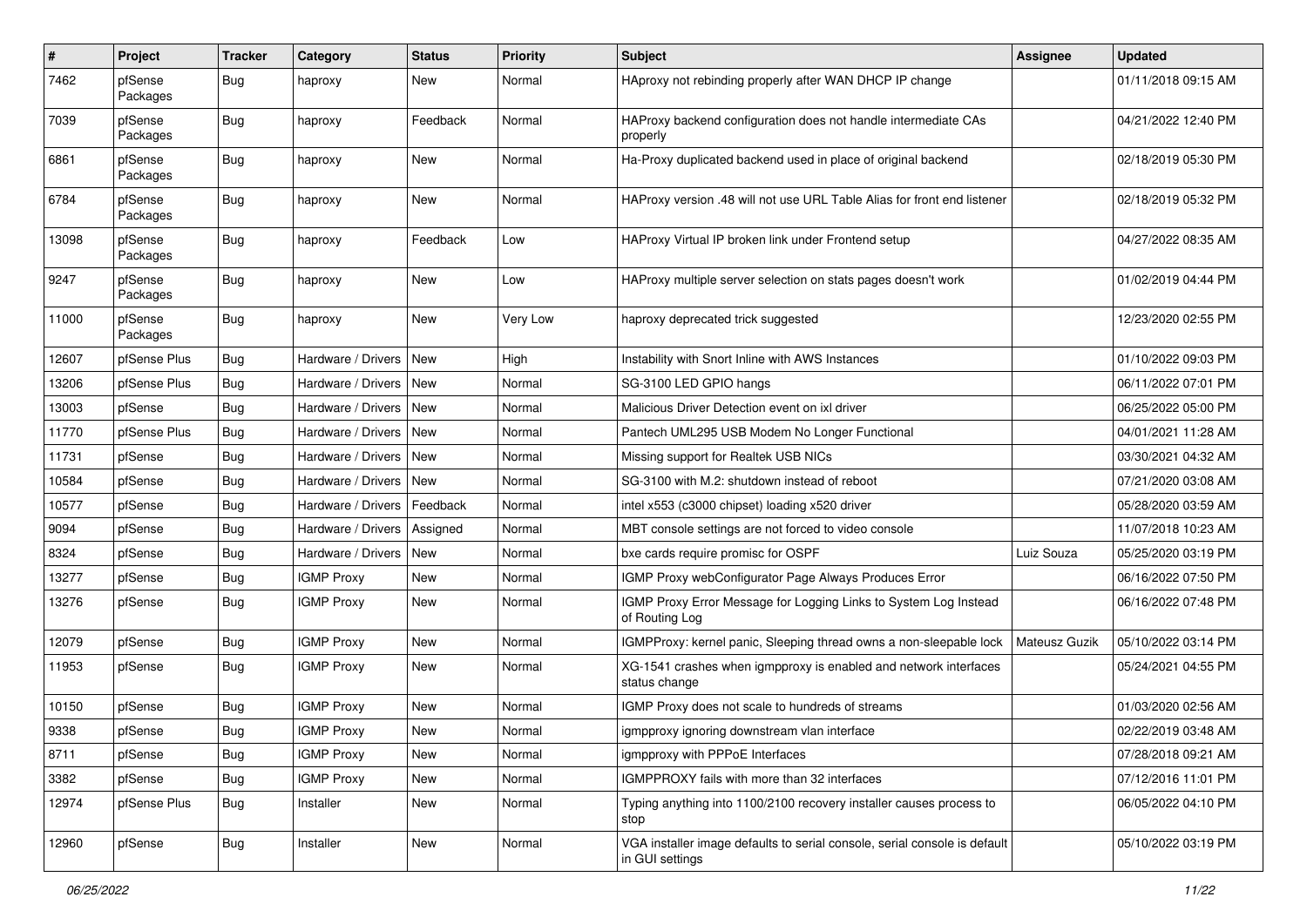| ∦     | Project | <b>Tracker</b> | Category   | <b>Status</b>                 | <b>Priority</b> | Subject                                                                                                                                                                                         | <b>Assignee</b>     | <b>Updated</b>      |
|-------|---------|----------------|------------|-------------------------------|-----------------|-------------------------------------------------------------------------------------------------------------------------------------------------------------------------------------------------|---------------------|---------------------|
| 11363 | pfSense | <b>Bug</b>     | Installer  | New                           | Normal          | Clean Install 2.5.0 fails due to hardware incompability                                                                                                                                         |                     | 02/04/2021 11:06 AM |
| 8401  | pfSense | <b>Bug</b>     | Installer  | <b>New</b>                    | Normal          | Issues related to keys representing alphabetic characters specific to<br>Scandinavian languages and to some other keys.                                                                         |                     | 03/30/2018 11:06 AM |
| 10690 | pfSense | <b>Bug</b>     | Installer  | <b>New</b>                    | Low             | Not possible to make UFS install on ZFS formatted drive                                                                                                                                         |                     | 04/21/2022 12:39 PM |
| 9123  | pfSense | <b>Bug</b>     | Interfaces | Feedback                      | Very High       | Adding/configuring vlan on ixl-devices causes aq_add_macvlan err<br>$-53$ , ag error 14                                                                                                         | Luiz Souza          | 05/16/2022 07:57 AM |
| 8158  | pfSense | Bug            | Interfaces | <b>New</b>                    | High            | IPv6 Track Interface issue with more than one WAN-Gateway and a<br>number of internal interfaces at least track interface from one<br>interface does not work on regular base                   |                     | 12/03/2017 09:00 AM |
| 8089  | pfSense | Bug            | Interfaces | <b>New</b>                    | High            | VLAN page breaks after config restore to new hardware.                                                                                                                                          |                     | 11/21/2017 01:38 PM |
| 8050  | pfSense | Bug            | Interfaces | New                           | High            | Enabling bridge while interfaces have link freezes console                                                                                                                                      |                     | 11/03/2017 04:38 PM |
| 7730  | pfSense | <b>Bug</b>     | Interfaces | <b>New</b>                    | High            | 2.3.4 1 greX: loop detected when hit save on filter rules or interfaces                                                                                                                         |                     | 07/27/2017 08:16 AM |
| 13279 | pfSense | Bug            | Interfaces | <b>New</b>                    | Normal          | DHCP config override affects Gateway installation.                                                                                                                                              |                     | 06/17/2022 07:25 AM |
| 13228 | pfSense | <b>Bug</b>     | Interfaces | New                           | Normal          | Recovering interface gateway may not be added back into gateway<br>groups and rules when expected                                                                                               | Jim Pingle          | 05/28/2022 01:14 PM |
| 13225 | pfSense | Bug            | Interfaces | <b>New</b>                    | Normal          | Bridges with QinQ interfaces not properly set up at boot                                                                                                                                        | <b>Viktor Gurov</b> | 05/27/2022 08:19 AM |
| 13218 | pfSense | <b>Bug</b>     | Interfaces | <b>Pull Request</b><br>Review | Normal          | GIF-based interface MTU is assigned to parent interface on boot<br>when parent interface is a LAGG                                                                                              | Viktor Gurov        | 05/27/2022 05:25 AM |
| 12926 | pfSense | Bug            | Interfaces | Feedback                      | Normal          | Changing LAGG type on CARP interfaces makes VIPs go to an "init"<br>State                                                                                                                       |                     | 03/10/2022 10:52 AM |
| 12504 | pfSense | <b>Bug</b>     | Interfaces | <b>New</b>                    | Normal          | BCM57412 NetXtreme-E 10Gb RDMA Ethernet controller issue                                                                                                                                        |                     | 11/05/2021 04:51 AM |
| 11872 | pfSense | Bug            | Interfaces | New                           | Normal          | gif interfaces reporting incorrect traffic counters                                                                                                                                             |                     | 12/30/2021 04:00 AM |
| 11657 | pfSense | <b>Bug</b>     | Interfaces | <b>New</b>                    | Normal          | netmap ring reinit error                                                                                                                                                                        |                     | 03/18/2021 10:32 PM |
| 11641 | pfSense | <b>Bug</b>     | Interfaces | New                           | Normal          | On xn based interfaces without the VLANMTU flag the first VLAN tag<br>defined does not follow the parent interface MTU settings. All<br>subsequent VLAN tags follow the parent interface's MTU. |                     | 03/09/2021 06:42 PM |
| 11430 | pfSense | Bug            | Interfaces | <b>New</b>                    | Normal          | PHP console spam after Assigning Interfaces                                                                                                                                                     |                     | 10/09/2021 10:37 AM |
| 11412 | pfSense | <b>Bug</b>     | Interfaces | <b>New</b>                    | Normal          | LLDPD Package Doesn't Work with Switchports                                                                                                                                                     |                     | 02/12/2021 08:12 PM |
| 11335 | pfSense | <b>Bug</b>     | Interfaces | <b>New</b>                    | Normal          | Spoofing the MAC on a LAGG interface does not work for some NIC<br>types.                                                                                                                       |                     | 01/29/2021 09:10 AM |
| 11091 | pfSense | Bug            | Interfaces | <b>New</b>                    | Normal          | Interfaces set as disabled in the configuration have an UP status in<br>the operating system at boot                                                                                            | <b>Viktor Gurov</b> | 05/10/2022 03:12 PM |
| 9690  | pfSense | Bug            | Interfaces | New                           | Normal          | Ethernet flow control should be disabled by default                                                                                                                                             |                     | 08/19/2019 06:45 PM |
| 9585  | pfSense | <b>Bug</b>     | Interfaces | New                           | Normal          | 6RD: Unable to reach hosts on within same 6rd-domain                                                                                                                                            |                     | 08/14/2019 02:39 PM |
| 9384  | pfSense | <b>Bug</b>     | Interfaces | Confirmed                     | Normal          | devd putting "\$" before variable contents when using single quotes                                                                                                                             |                     | 04/21/2022 12:39 PM |
| 9241  | pfSense | <b>Bug</b>     | Interfaces | New                           | Normal          | Ethernet link cycles up/down if "auto-negotiate" is explicitly selected in<br>interface configuration                                                                                           |                     | 12/31/2018 08:36 PM |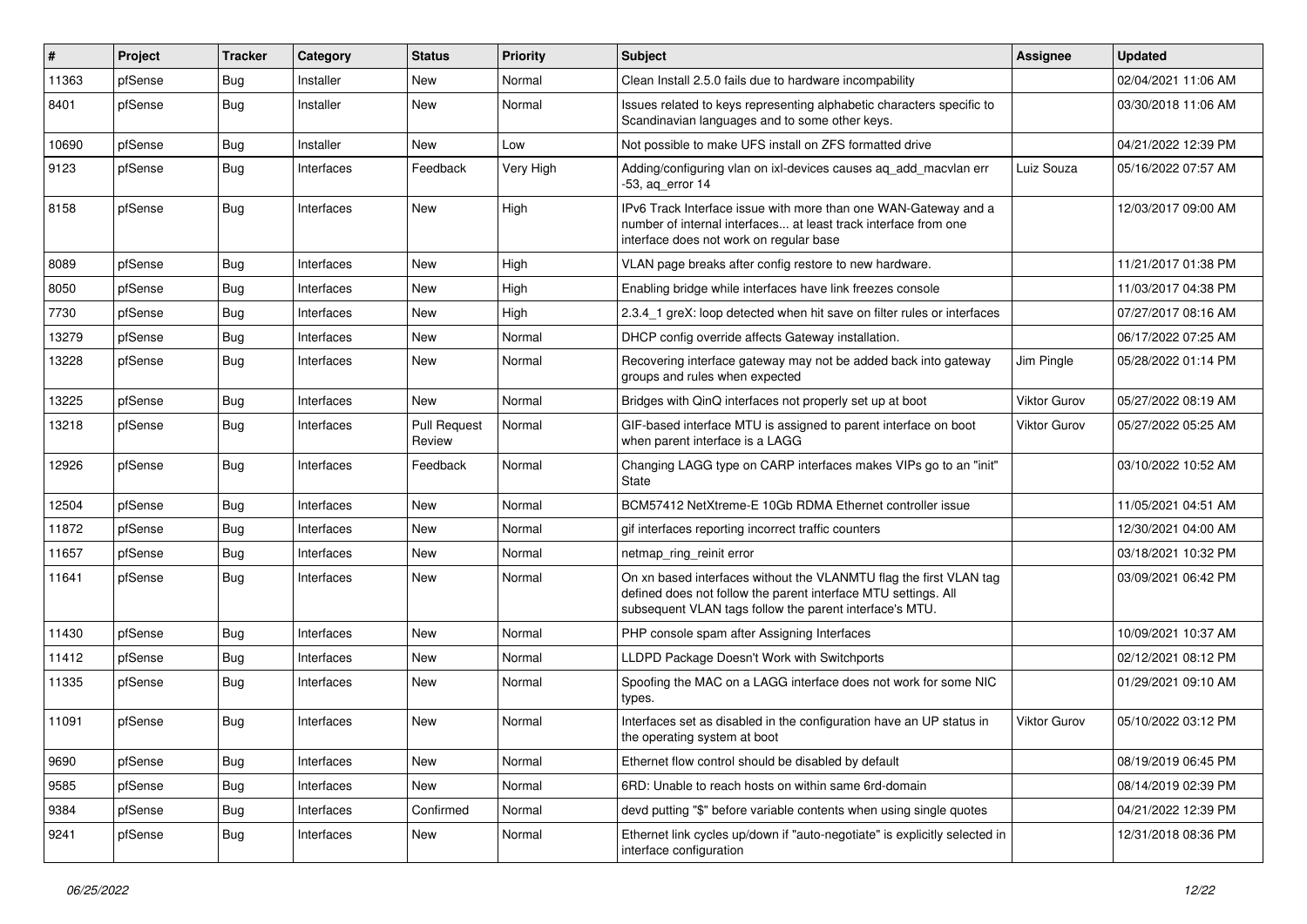| #     | Project | <b>Tracker</b> | Category     | <b>Status</b>                 | Priority | <b>Subject</b>                                                                                                 | <b>Assignee</b>     | <b>Updated</b>      |
|-------|---------|----------------|--------------|-------------------------------|----------|----------------------------------------------------------------------------------------------------------------|---------------------|---------------------|
| 8882  | pfSense | <b>Bug</b>     | Interfaces   | Incomplete                    | Normal   | Interface assignments lost on reboot                                                                           |                     | 02/17/2022 02:24 PM |
| 8815  | pfSense | <b>Bug</b>     | Interfaces   | <b>New</b>                    | Normal   | IP addresses are removed from interfaces when link is lost and either<br>IPv4 or IPv6 is dynamic               | Luiz Souza          | 07/21/2021 07:49 AM |
| 8770  | pfSense | <b>Bug</b>     | Interfaces   | New                           | Normal   | QinQ interfaces always show as active                                                                          |                     | 02/01/2020 09:47 AM |
| 8611  | pfSense | <b>Bug</b>     | Interfaces   | In Progress                   | Normal   | unable to receive IPv6 RA's on SG-1000, default route lost                                                     | Luiz Souza          | 02/01/2021 03:31 PM |
| 8526  | pfSense | <b>Bug</b>     | Interfaces   | New                           | Normal   | DHCP client ignores server replies when 802.1q tagging is used                                                 |                     | 08/14/2019 10:52 AM |
| 8435  | pfSense | <b>Bug</b>     | Interfaces   | New                           | Normal   | DHCPv6 unusable in certain circumstances (US AT&T Fiber, etc.)                                                 |                     | 08/14/2019 10:52 AM |
| 8113  | pfSense | <b>Bug</b>     | Interfaces   | New                           | Normal   | MTU setting on bridge, openvpn clients ignored                                                                 |                     | 12/31/2021 05:55 PM |
| 7430  | pfSense | <b>Bug</b>     | Interfaces   | New                           | Normal   | pfsense-utils.inc - where_is_ipaddr_configured() should account for<br>loopback interface                      |                     | 08/13/2019 03:48 PM |
| 7040  | pfSense | Bug            | Interfaces   | New                           | Normal   | Issue when disabling an interface                                                                              |                     | 12/26/2016 02:56 AM |
| 6977  | pfSense | <b>Bug</b>     | Interfaces   | New                           | Normal   | VLAN traffic is erroneously counted as underlying iface (untagged)<br>traffic                                  |                     | 08/13/2019 02:56 PM |
| 6823  | pfSense | <b>Bug</b>     | Interfaces   | New                           | Normal   | No connectivity after changing link state to UP                                                                |                     | 04/21/2022 12:39 PM |
| 6605  | pfSense | <b>Bug</b>     | Interfaces   | Confirmed                     | Normal   | rc.linkup logic issues with actions taken                                                                      |                     | 07/12/2016 07:46 PM |
| 6289  | pfSense | <b>Bug</b>     | Interfaces   | New                           | Normal   | IPv6 address not given to track6 interfaces on create                                                          |                     | 12/30/2021 04:17 AM |
| 5887  | pfSense | <b>Bug</b>     | Interfaces   | Confirmed                     | Normal   | hardware_offloading_applyflags sets/unsets most values when<br>already set correctly                           |                     | 07/06/2016 03:31 PM |
| 4428  | pfSense | Bug            | Interfaces   | Confirmed                     | Normal   | Setting media option on em(4) leads to infinite link cycling                                                   |                     | 07/06/2016 12:45 AM |
| 12539 | pfSense | <b>Bug</b>     | Interfaces   | <b>New</b>                    | Low      | Changing VLAN ID for LAN interface in assignments silently fails.                                              |                     | 11/23/2021 04:12 AM |
| 9837  | pfSense | Bug            | Interfaces   | <b>New</b>                    | Very Low | ipv6 is not completely disabled on the interfaces                                                              |                     | 10/24/2019 01:16 AM |
| 8964  | pfSense | <b>Bug</b>     | <b>IPsec</b> | New                           | High     | IPsec async cryptography advanced setting - TCP traffic not passing<br>through                                 | Luiz Souza          | 12/08/2020 12:09 PM |
| 5355  | pfSense | <b>Bug</b>     | <b>IPsec</b> | New                           | High     | on Dynamic WAN IP (DHCP Client) it takes 10 minutes before<br>Phase1 reconnects                                |                     | 07/08/2016 10:29 PM |
| 13301 | pfSense | <b>Bug</b>     | <b>IPsec</b> | <b>Pull Request</b><br>Review | Normal   | Bug #13239 = $(?)$ = #12645 appease not fixed - ipv6 based ipsec vpn<br>tunnel bug found with fqdn remote host |                     | 06/25/2022 05:41 AM |
| 13102 | pfSense | <b>Bug</b>     | <b>IPsec</b> | New                           | Normal   | Deleting an IPSec tunnel doesn't destroy the SA (SADs/SPDs),<br>causes crash in status_ipsec.php               | <b>Viktor Gurov</b> | 05/20/2022 01:07 PM |
| 13014 | pfSense | Bug            | <b>IPsec</b> | New                           | Normal   | Charon.vici can get in a bad state                                                                             | Mateusz Guzik       | 05/24/2022 05:05 PM |
| 12762 | pfSense | <b>Bug</b>     | <b>IPsec</b> | New                           | Normal   | IPsec keep alive check ignores Child SA Start Action                                                           | Viktor Gurov        | 02/07/2022 11:21 AM |
| 12705 | pfSense | <b>Bug</b>     | <b>IPsec</b> | Incomplete                    | Normal   | ECDSA certificate does not work for IPSec VPN phase 1                                                          |                     | 01/24/2022 03:22 PM |
| 12335 | pfSense | <b>Bug</b>     | <b>IPsec</b> | New                           | Normal   | IPsec DNS inefficiency                                                                                         | Jim Pingle          | 04/26/2022 07:50 AM |
| 11539 | pfSense | <b>Bug</b>     | <b>IPsec</b> | Feedback                      | Normal   | Mobile IPsec "split_include" value of 0.0.0.0/0 causes some clients to<br>fail                                 | Jim Pingle          | 05/23/2022 12:33 AM |
| 10493 | pfSense | <b>Bug</b>     | <b>IPsec</b> | New                           | Normal   | filter_get_vpns_list() issues                                                                                  |                     | 05/06/2020 01:07 AM |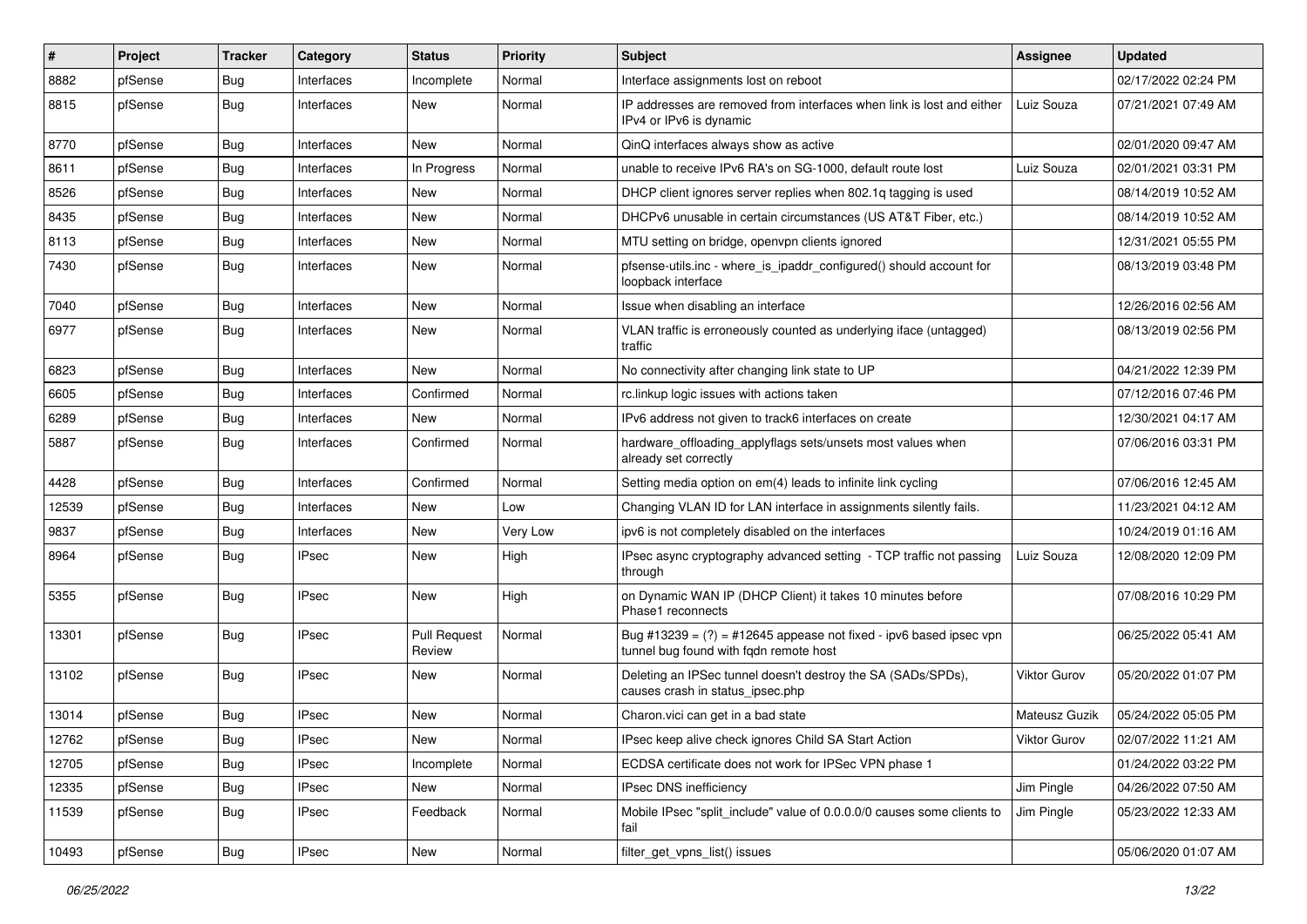| $\sharp$ | Project             | <b>Tracker</b> | Category                                        | <b>Status</b> | <b>Priority</b> | Subject                                                                                               | <b>Assignee</b>        | <b>Updated</b>      |
|----------|---------------------|----------------|-------------------------------------------------|---------------|-----------------|-------------------------------------------------------------------------------------------------------|------------------------|---------------------|
| 9349     | pfSense             | <b>Bug</b>     | IPsec                                           | Confirmed     | Normal          | IPSec service start/stop/restart fails after settings change                                          | Markus<br>Stockhausen  | 10/30/2020 01:33 PM |
| 8686     | pfSense             | <b>Bug</b>     | <b>IPsec</b>                                    | <b>New</b>    | Normal          | IPsec VTI: Assigned interface firewall rules are never parsed                                         |                        | 02/10/2021 12:15 PM |
| 8073     | pfSense             | <b>Bug</b>     | <b>IPsec</b>                                    | <b>New</b>    | Normal          | Traffic inexplicably not going through IPSEC despite (in theory)<br>matching SPs                      |                        | 11/09/2017 02:51 AM |
| 8013     | pfSense             | <b>Bug</b>     | <b>IPsec</b>                                    | <b>New</b>    | Normal          | IPsec MSS clamping value shared for IPv4 and IPv6                                                     | Luiz Souza             | 10/28/2021 01:37 PM |
| 7420     | pfSense             | <b>Bug</b>     | <b>IPsec</b>                                    | <b>New</b>    | Normal          | ipsec status freezing                                                                                 |                        | 02/13/2020 09:09 AM |
| 7235     | pfSense             | <b>Bug</b>     | <b>IPsec</b>                                    | <b>New</b>    | Normal          | 4860 has not got significant IPsec performance rising with enabled<br>HW acceleration                 | Luiz Souza             | 12/18/2021 04:32 PM |
| 6668     | pfSense             | <b>Bug</b>     | <b>IPsec</b>                                    | Feedback      | Normal          | IPSec tunnel + L2TP/IPSec VPN - wrong PSK chosen by pfSense                                           |                        | 09/21/2019 02:07 AM |
| 6624     | pfSense             | <b>Bug</b>     | <b>IPsec</b>                                    | Confirmed     | Normal          | changes in IPsec config should down the connection                                                    | Jim Pingle             | 08/02/2021 12:08 PM |
| 6517     | pfSense             | <b>Bug</b>     | <b>IPsec</b>                                    | Confirmed     | Normal          | Adding mobile IPsec phase 2 entries requires restart of strongswan                                    |                        | 06/21/2016 11:04 PM |
| 6481     | pfSense             | <b>Bug</b>     | <b>IPsec</b>                                    | <b>New</b>    | Normal          | loading EAP RADIUS method failed                                                                      |                        | 03/24/2020 04:25 PM |
| 6370     | pfSense             | <b>Bug</b>     | <b>IPsec</b>                                    | Confirmed     | Normal          | IPSEC bound to WAN gateway group and Dynamic DNS doesn't to<br>fail back tunnel to WAN on DDNS update |                        | 08/31/2021 07:38 AM |
| 6167     | pfSense             | <b>Bug</b>     | <b>IPsec</b>                                    | Confirmed     | Normal          | IPsec IPComp not working                                                                              | George<br>Neville-Neil | 09/22/2020 06:07 PM |
| 5629     | pfSense             | <b>Bug</b>     | <b>IPsec</b>                                    | <b>New</b>    | Normal          | Allow for IPsec configuration using certs without a CA                                                |                        | 12/31/2021 05:21 PM |
| 3312     | pfSense             | <b>Bug</b>     | <b>IPsec</b>                                    | New           | Normal          | Gateway on IPsec rules is not functional in pf                                                        |                        | 01/28/2020 10:09 PM |
| 13000    | pfSense             | <b>Bug</b>     | <b>IPsec</b>                                    | <b>New</b>    | Low             | IPsec AES-GCM encryption algorithm "Key Length" field should be<br>labeled "ICV Length"               |                        | 03/30/2022 07:40 AM |
| 11418    | pfSense             | <b>Bug</b>     | <b>IPsec</b>                                    | <b>New</b>    | Very Low        | 'NAT-T: Force' is broken for IPv6 IPsec                                                               |                        | 02/16/2021 08:25 AM |
| 11997    | pfSense<br>Packages | <b>Bug</b>     | <b>IPsec Profile</b><br>Wizard                  | <b>New</b>    | Normal          | Add Support for Android Strongswan Profiles in the Profile Wizard                                     | Jim Pingle             | 07/10/2021 07:51 PM |
| 8831     | pfSense             | <b>Bug</b>     | <b>IPv6 Router</b><br>Advertisements<br>(RADVD) | New           | Very High       | Radvd causes latency spikes                                                                           |                        | 04/19/2021 04:51 AM |
| 12938    | pfSense             | <b>Bug</b>     | <b>IPv6 Router</b><br>Advertisements<br>(RADVD) | <b>New</b>    | Normal          | MaxRtrAdvInterval would allow stale DNS servers to be deleted faster                                  |                        | 03/12/2022 09:37 AM |
| 7737     | pfSense             | <b>Bug</b>     | IPv6 Router<br>Advertisements<br>(RADVD)        | <b>New</b>    | Normal          | radvd error message                                                                                   |                        | 08/13/2019 09:41 AM |
| 7303     | pfSense             | Bug            | IPv6 Router<br>Advertisements<br>(RADVD)        | <b>New</b>    | Normal          | ipv6 connectivity lost on pfSense reboot                                                              |                        | 08/20/2019 12:23 PM |
| 6541     | pfSense             | <b>Bug</b>     | IPv6 Router<br>Advertisements<br>(RADVD)        | New           | Normal          | IPv6 RAs always include on-link prefix; clients may not use DHCPv6<br>managed addresses               |                        | 08/13/2019 03:23 PM |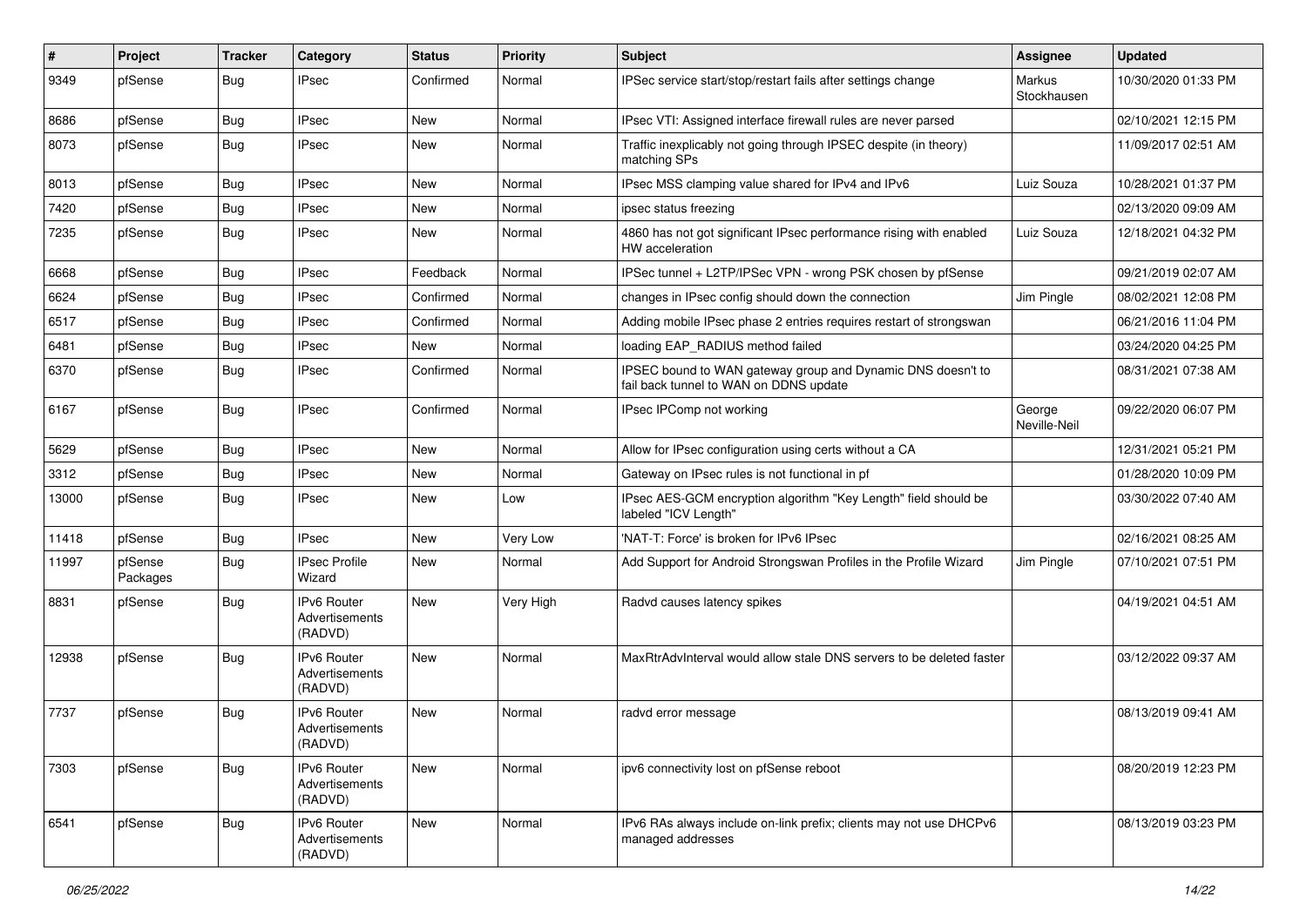| #     | Project             | <b>Tracker</b> | Category                                 | <b>Status</b>                 | <b>Priority</b> | <b>Subject</b>                                                                                            | <b>Assignee</b> | <b>Updated</b>      |
|-------|---------------------|----------------|------------------------------------------|-------------------------------|-----------------|-----------------------------------------------------------------------------------------------------------|-----------------|---------------------|
| 6386  | pfSense             | Bug            | IPv6 Router<br>Advertisements<br>(RADVD) | New                           | Low             | Switching Router Advertisements to disabled should broadcast IP<br>Removal messages                       |                 | 05/22/2016 10:44 PM |
| 11761 | pfSense             | <b>Bug</b>     | L2TP                                     | <b>New</b>                    | Normal          | L2TP/IPsec VPN : PPP LCP negotiation occurs before user<br>authentication                                 |                 | 03/31/2021 04:52 AM |
| 6321  | pfSense             | Bug            | L2TP                                     | New                           | Normal          | Problem with connecting I2tp over ipsec from android and windows                                          |                 | 11/13/2020 11:01 AM |
| 1667  | pfSense             | <b>Bug</b>     | L <sub>2</sub> TP                        | New                           | Normal          | L2TP server does not respond properly from a CARP VIP                                                     |                 | 12/11/2021 07:43 PM |
| 3962  | pfSense<br>Packages | <b>Bug</b>     | ladvd                                    | Confirmed                     | Normal          | LADVD interface handling issues with lagg and bridge                                                      |                 | 12/05/2016 01:59 PM |
| 9453  | pfSense             | <b>Bug</b>     | <b>LAGG Interfaces</b>                   | <b>New</b>                    | Normal          | VLAN Interfaces on LAGG get orphaned at boot                                                              |                 | 08/21/2019 11:16 AM |
| 8335  | pfSense             | <b>Bug</b>     | <b>LAGG Interfaces</b>                   | New                           | Normal          | System hang with LACP downlink to UniFi switch                                                            |                 | 08/21/2019 11:18 AM |
| 9183  | pfSense             | <b>Bug</b>     | <b>LAGG Interfaces</b>                   | <b>New</b>                    | Very Low        | OpenVPN Lagg Interface not working after restart or new start                                             |                 | 08/21/2019 11:17 AM |
| 11509 | pfSense<br>Packages | Bug            | <b>LCDProc</b>                           | New                           | Low             | LCD package - not starting at boot - stop and start in Status Window<br>not possible                      |                 | 02/23/2021 10:55 AM |
| 10502 | pfSense<br>Packages | <b>Bug</b>     | <b>Ildpd</b>                             | In Progress                   | Normal          | LLDP spamming errors on Netgate XG-7100                                                                   |                 | 04/21/2022 12:39 PM |
| 12747 | pfSense             | <b>Bug</b>     | Logging                                  | <b>New</b>                    | Normal          | System log is filled by sshguard                                                                          |                 | 05/03/2022 03:08 AM |
| 12464 | pfSense             | <b>Bug</b>     | Logging                                  | <b>Pull Request</b><br>Review | Normal          | Syslog Auth messages are sent as Emergency Level                                                          |                 | 05/17/2022 02:20 PM |
| 12056 | pfSense             | <b>Bug</b>     | Logging                                  | New                           | Normal          | Filterlog says "Unknown Option %u"                                                                        |                 | 06/18/2021 05:51 AM |
| 11666 | pfSense             | <b>Bug</b>     | Logging                                  | <b>New</b>                    | Normal          | GUI Firewall log search not parsing filter.log beyond hard coded limit                                    |                 | 03/12/2021 11:38 AM |
| 7476  | pfSense             | <b>Bug</b>     | Logging                                  | New                           | Normal          | Dirty buffer used to build log messages?                                                                  |                 | 04/17/2017 09:51 PM |
| 12013 | pfSense             | <b>Bug</b>     | Logging                                  | <b>New</b>                    | Low             | Reading log data is inefficient in certain cases                                                          |                 | 06/08/2021 07:35 AM |
| 9140  | pfSense             | <b>Bug</b>     | Logging                                  | <b>New</b>                    | Very Low        | Unexpected rule can be displayed when looking up filter log entry with<br>multiple matching rules         |                 | 08/19/2019 02:56 PM |
| 8315  | pfSense<br>Packages | <b>Bug</b>     | Mail report                              | Feedback                      | Normal          | Mail Report mail_report_send() behavior different than<br>notify_via_smtp()                               | Jim Pingle      | 09/24/2019 10:12 AM |
| 7964  | pfSense             | <b>Bug</b>     | Multi-WAN                                | New                           | Normal          | Restart openvpn on gateway switching                                                                      |                 | 08/19/2019 12:35 PM |
| 12853 | pfSense             | <b>Bug</b>     | <b>NAT Reflection</b>                    | Feedback                      | High            | Network Address Translation - Pure NAT pfsense freeze after reboot                                        |                 | 02/22/2022 08:40 AM |
| 9179  | pfSense             | <b>Bug</b>     | <b>NAT Reflection</b>                    | New                           | Normal          | NAT reflection fix implemented for #8604 is causing WebUI and<br>XMLRPC to fail on slave                  |                 | 03/27/2020 08:01 PM |
| 8004  | pfSense             | <b>Bug</b>     | NAT Reflection                           | New                           | Normal          | Error notice for a deleted NAT that had a RULE or an existing NAT<br>which is claimed to have no NAT port |                 | 10/24/2017 06:39 PM |
| 2042  | pfSense             | <b>Bug</b>     | <b>NAT Reflection</b>                    | Confirmed                     | Low             | NAT reflection doesn't apply to self-initiated traffic                                                    |                 | 01/21/2021 10:38 PM |
| 8233  | pfSense             | <b>Bug</b>     | <b>NAT Reflection</b>                    | New                           | Very Low        | NAT reflection back to originating host broken when using<br>FQDN-based IP aliases                        |                 | 08/21/2019 10:53 AM |
| 12206 | pfSense<br>Packages | Bug            | NET-SNMP                                 | Feedback                      | Normal          | Certificate Manager page doesn't show Net-SNMP used certificates                                          | Viktor Gurov    | 12/30/2021 09:40 AM |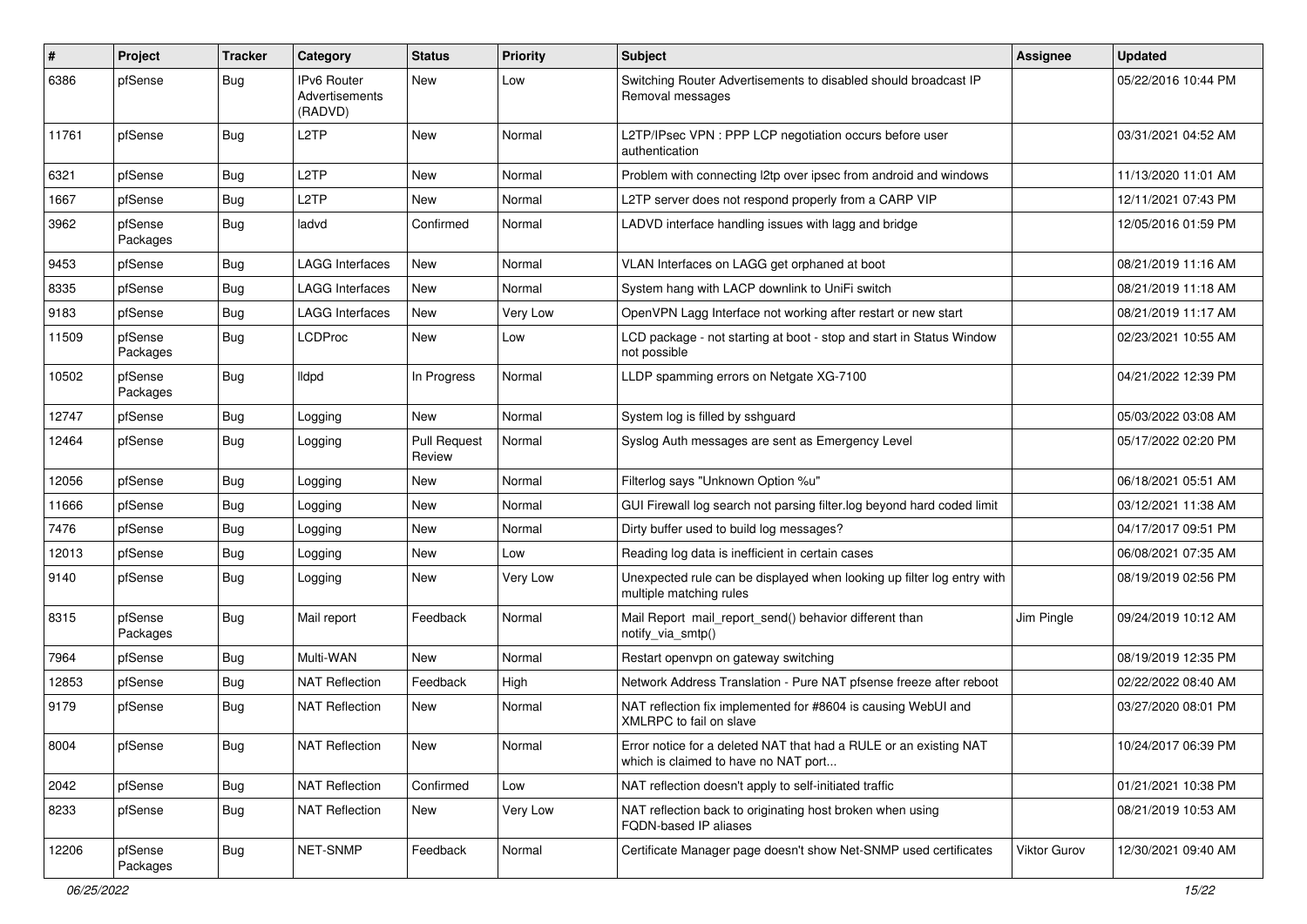| #     | Project             | <b>Tracker</b> | Category             | <b>Status</b>                 | Priority       | Subject                                                                                               | <b>Assignee</b> | <b>Updated</b>      |
|-------|---------------------|----------------|----------------------|-------------------------------|----------------|-------------------------------------------------------------------------------------------------------|-----------------|---------------------|
| 12073 | pfSense<br>Packages | <b>Bug</b>     | NET-SNMP             | Feedback                      | Normal         | netsnmptrapd.conf syntax is wrong                                                                     |                 | 04/21/2022 12:40 PM |
| 11610 | pfSense<br>Packages | <b>Bug</b>     | NET-SNMP             | New                           | Normal         | NET-SNMP is not setting the correct permissions on AgentX                                             |                 | 06/28/2021 07:54 AM |
| 11204 | pfSense<br>Packages | <b>Bug</b>     | NET-SNMP             | Feedback                      | Normal         | Fix net-snmp logging to syslog                                                                        | Jim Pingle      | 03/19/2021 05:10 AM |
| 10990 | pfSense<br>Packages | <b>Bug</b>     | NET-SNMP             | Feedback                      | Normal         | net-snmp IPv6 listen address needs to be wrapped in square brackets                                   |                 | 03/19/2021 05:09 AM |
| 13214 | pfSense<br>Packages | <b>Bug</b>     | node exporter        | <b>Pull Request</b><br>Review | Normal-package | AttributeError: 'NoneType' object has no attribute 'text'                                             | lan Grindley    | 05/25/2022 08:20 AM |
| 11592 | pfSense<br>Packages | <b>Bug</b>     | node exporter        | New                           | Normal         | Node exporter can not read system statistics                                                          |                 | 10/15/2021 09:37 PM |
| 11515 | pfSense<br>Packages | <b>Bug</b>     | node exporter        | Feedback                      | Normal         | node exporter 0.18.1 1 - Unable to interact or start the service from<br>web ui                       | Viktor Gurov    | 07/14/2021 12:37 PM |
| 10265 | pfSense<br>Packages | <b>Bug</b>     | Notes                | New                           | Very Low       | Adding a Note with malformed title will force system restore                                          |                 | 02/27/2020 10:12 AM |
| 13224 | pfSense             | <b>Bug</b>     | <b>Notifications</b> | <b>New</b>                    | Normal         | Email notification flood when UPS (NUT) and WAN send notifications                                    |                 | 05/27/2022 01:58 AM |
| 10325 | pfSense             | <b>Bug</b>     | Notifications        | New                           | Normal         | System/Advanced/Notifications/E-Mail - SMTP Notification E-Mail<br>auth password Unexpected Bahaviour |                 | 10/30/2020 08:17 AM |
| 8313  | pfSense             | Bug            | Notifications        | New                           | Normal         | STARTTLS auto detection not working                                                                   |                 | 04/21/2022 12:39 PM |
| 11182 | pfSense<br>Packages | <b>Bug</b>     | <b>NRPE</b>          | New                           | Normal         | NRPE in HA syncs the bind IP                                                                          |                 | 12/01/2021 02:15 AM |
| 12444 | pfSense<br>Packages | <b>Bug</b>     | ntop                 | New                           | Normal         | ntopng throws errors when viewing single host                                                         |                 | 10/11/2021 12:39 PM |
| 12260 | pfSense<br>Packages | <b>Bug</b>     | ntop                 | <b>New</b>                    | Normal         | Update popup and version missmatch?                                                                   |                 | 01/08/2022 05:53 AM |
| 11274 | pfSense<br>Packages | <b>Bug</b>     | ntop                 | Feedback                      | Normal         | ntopng https web server does not present full certificate chain                                       | Viktor Gurov    | 01/28/2021 09:51 AM |
| 11185 | pfSense<br>Packages | <b>Bug</b>     | ntop                 | Feedback                      | Normal         | Redis service stopping before NtopNg                                                                  |                 | 04/21/2022 12:40 PM |
| 10783 | pfSense<br>Packages | <b>Bug</b>     | ntop                 | New                           | Normal         | NtopNG is very unstable on arm64                                                                      |                 | 07/22/2020 09:07 AM |
| 10370 | pfSense<br>Packages | Bug            | ntop                 | New                           | Normal         | ntopng Timeseries not send to InfluxDB                                                                |                 | 03/30/2020 09:42 AM |
| 9143  | pfSense<br>Packages | <b>Bug</b>     | ntop                 | <b>New</b>                    | Normal         | ntopng not displaying values in historical correctly                                                  |                 | 11/22/2018 07:24 AM |
| 9079  | pfSense<br>Packages | Bug            | ntop                 | <b>New</b>                    | Normal         | High CPU usage of ntopng even during IDLE and no network traffic                                      |                 | 12/16/2018 02:40 PM |
| 11530 | pfSense<br>Packages | Bug            | ntop                 | Feedback                      | Low            | ntopng 4.2 needs to be updated to 4.3, Bug when accessing a host<br>for details                       |                 | 03/05/2022 08:35 PM |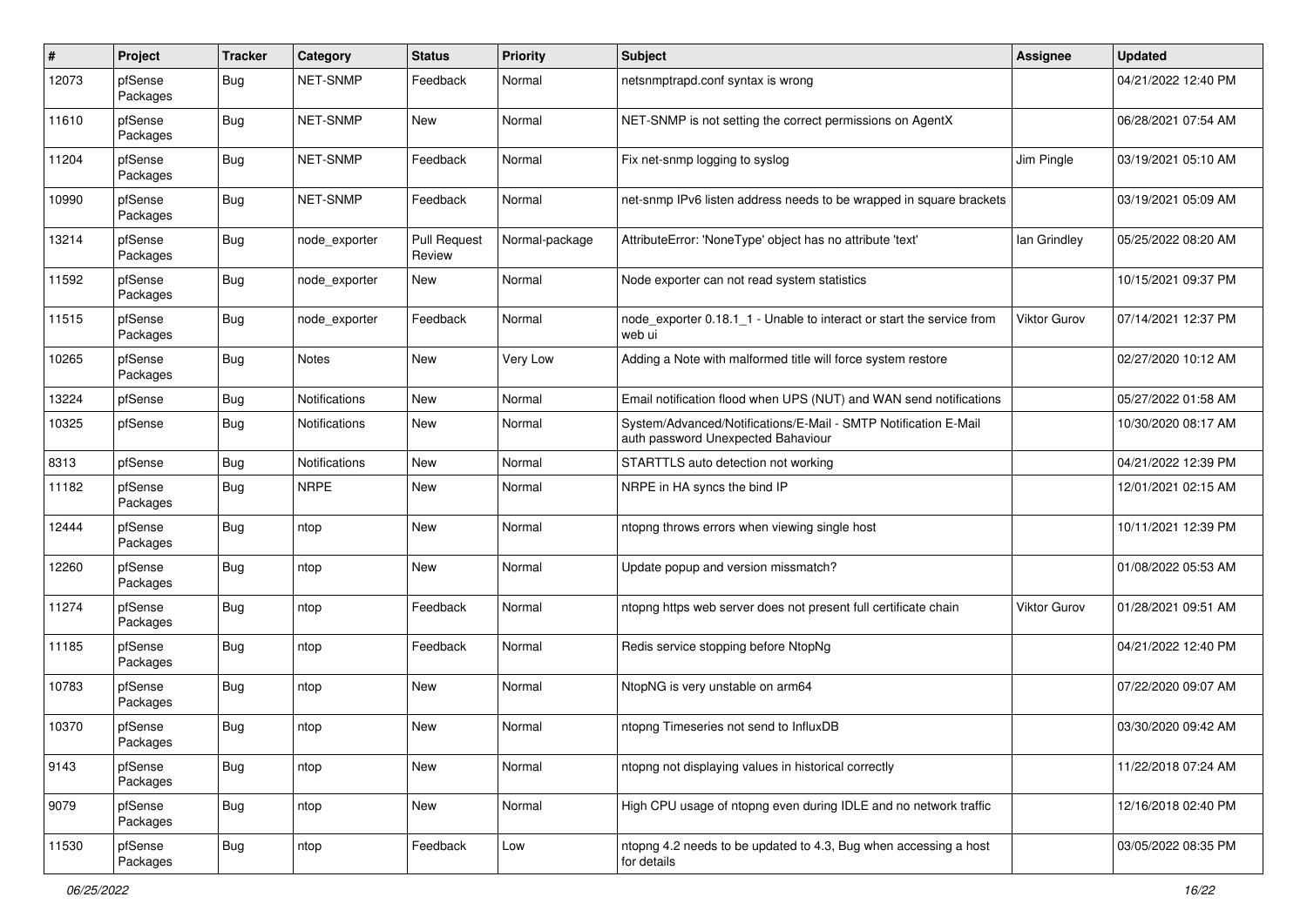| ∦     | Project             | <b>Tracker</b> | Category       | <b>Status</b>                 | <b>Priority</b> | <b>Subject</b>                                                                                                         | <b>Assignee</b>   | <b>Updated</b>      |
|-------|---------------------|----------------|----------------|-------------------------------|-----------------|------------------------------------------------------------------------------------------------------------------------|-------------------|---------------------|
| 4604  | pfSense             | <b>Bug</b>     | <b>NTPD</b>    | <b>New</b>                    | Normal          | NTP time server entries may or may not work, depending upon<br>interfaces selected when configuring NTP service        |                   | 12/11/2021 07:59 PM |
| 10279 | pfSense<br>Packages | Bug            | open-vm-tools  | New                           | Normal          | pfSense's OpenVM Tools on ESXi 6.7 no longer provides guest vm<br>functionality                                        |                   | 03/01/2020 06:07 PM |
| 13247 | pfSense<br>Packages | <b>Bug</b>     | open-vm-tools  | <b>New</b>                    | Low             | Open-VM-Tools service actions do not work                                                                              |                   | 06/05/2022 07:09 PM |
| 13267 | pfSense             | <b>Bug</b>     | OpenVPN        | <b>New</b>                    | Normal          | dpinger continues to run on OpenVPN gateway after OpenVPN<br>service is stopped.                                       |                   | 06/12/2022 02:49 PM |
| 13243 | pfSense             | <b>Bug</b>     | OpenVPN        | <b>Pull Request</b><br>Review | Normal          | OpenVPN status for multi-user VPN shows info icon to display<br>RADIUS rules when there are none to display            | Marcos<br>Mendoza | 06/19/2022 05:53 PM |
| 13233 | pfSense Plus        | Bug            | OpenVPN        | Feedback                      | Normal          | OpenVPN DCO connection fails with Auth Digest Algorithm set to<br><b>SHA512</b>                                        |                   | 05/31/2022 03:39 PM |
| 13090 | pfSense             | <b>Bug</b>     | OpenVPN        | <b>New</b>                    | Normal          | OpenVPN: do not use legacy deprecated netbios settings                                                                 | Jim Pingle        | 04/22/2022 11:19 AM |
| 13089 | pfSense             | <b>Bug</b>     | OpenVPN        | New                           | Normal          | OpenVPN: fix some netbios options were preserved even if teh<br>Netbios option was unchecked                           | Jim Pingle        | 04/22/2022 11:06 AM |
| 13088 | pfSense             | Bug            | OpenVPN        | New                           | Normal          | OpenVPN Client Overrides: properly hide/show form fields                                                               | Jim Pingle        | 06/08/2022 09:15 AM |
| 13087 | pfSense             | <b>Bug</b>     | OpenVPN        | New                           | Normal          | OpenVPN Server: hide WINS servers list when netbios option is<br>unchecked while WINS servers is checked               |                   | 04/22/2022 10:29 AM |
| 12927 | pfSense             | <b>Bug</b>     | OpenVPN        | <b>New</b>                    | Normal          | OpenVPN with OCSP enabled allows connections with revoked<br>certificates                                              |                   | 03/24/2022 08:22 AM |
| 12563 | pfSense             | <b>Bug</b>     | OpenVPN        | <b>New</b>                    | Normal          | OpenVPN server doesn't support Framed-IPv6-Address RADIUS<br>attribute                                                 |                   | 12/03/2021 11:19 AM |
| 12552 | pfSense             | <b>Bug</b>     | OpenVPN        | <b>New</b>                    | Normal          | "Pull DNS" option within OpenVPN client does not cause pfSense to<br>use DNS servers assigned by remote OpenVPN server |                   | 12/08/2021 08:45 AM |
| 12509 | pfSense             | Bug            | OpenVPN        | New                           | Normal          | Deffered authentication does not work with auth-gen-token<br>external-auth or pusk "auth-token"                        |                   | 11/08/2021 04:01 AM |
| 11925 | pfSense             | <b>Bug</b>     | OpenVPN        | New                           | Normal          | Calling-Station-Id always set to WAN IP                                                                                |                   | 05/14/2021 09:27 AM |
| 11778 | pfSense             | <b>Bug</b>     | OpenVPN        | New                           | Normal          | OpenVPN uses 100% CPU after experiencing packet loss                                                                   |                   | 02/28/2022 07:38 AM |
| 11715 | pfSense             | <b>Bug</b>     | OpenVPN        | <b>New</b>                    | Normal          | OpenVPN MTU                                                                                                            |                   | 03/22/2021 01:35 AM |
| 11541 | pfSense             | <b>Bug</b>     | <b>OpenVPN</b> | <b>New</b>                    | Normal          | OpenVPN status does not work properly when set to TCP and<br>Concurrent Connections = 1                                |                   | 03/02/2021 02:27 PM |
| 11503 | pfSense             | <b>Bug</b>     | OpenVPN        | <b>New</b>                    | Normal          | Using multiple authentication backends on an OpenVPN server fails                                                      |                   | 02/23/2021 12:23 PM |
| 10311 | pfSense             | <b>Bug</b>     | OpenVPN        | New                           | Normal          | Too low net.link.ifqmaxlen causes packet drop under load when using<br>OpenVPN inside bridge interface under load      |                   | 08/10/2021 03:10 AM |
| 8380  | pfSense             | <b>Bug</b>     | OpenVPN        | New                           | Normal          | OpenVPN RADIUS password length is not constant                                                                         | Jim Pingle        | 07/17/2020 11:46 AM |
| 8122  | pfSense             | <b>Bug</b>     | OpenVPN        | New                           | Normal          | openvpn client is unable to use OTP (temporary) passwords                                                              |                   | 04/16/2018 09:28 AM |
| 7779  | pfSense             | <b>Bug</b>     | OpenVPN        | New                           | Normal          | Traffic crossing a site-to-site OpenVPN tunnel fails to fragment.                                                      |                   | 06/02/2021 08:26 AM |
| 7286  | pfSense             | <b>Bug</b>     | OpenVPN        | Incomplete                    | Normal          | OpenVPN client is unreliable when you have multiple tunnels                                                            |                   | 08/19/2019 03:28 PM |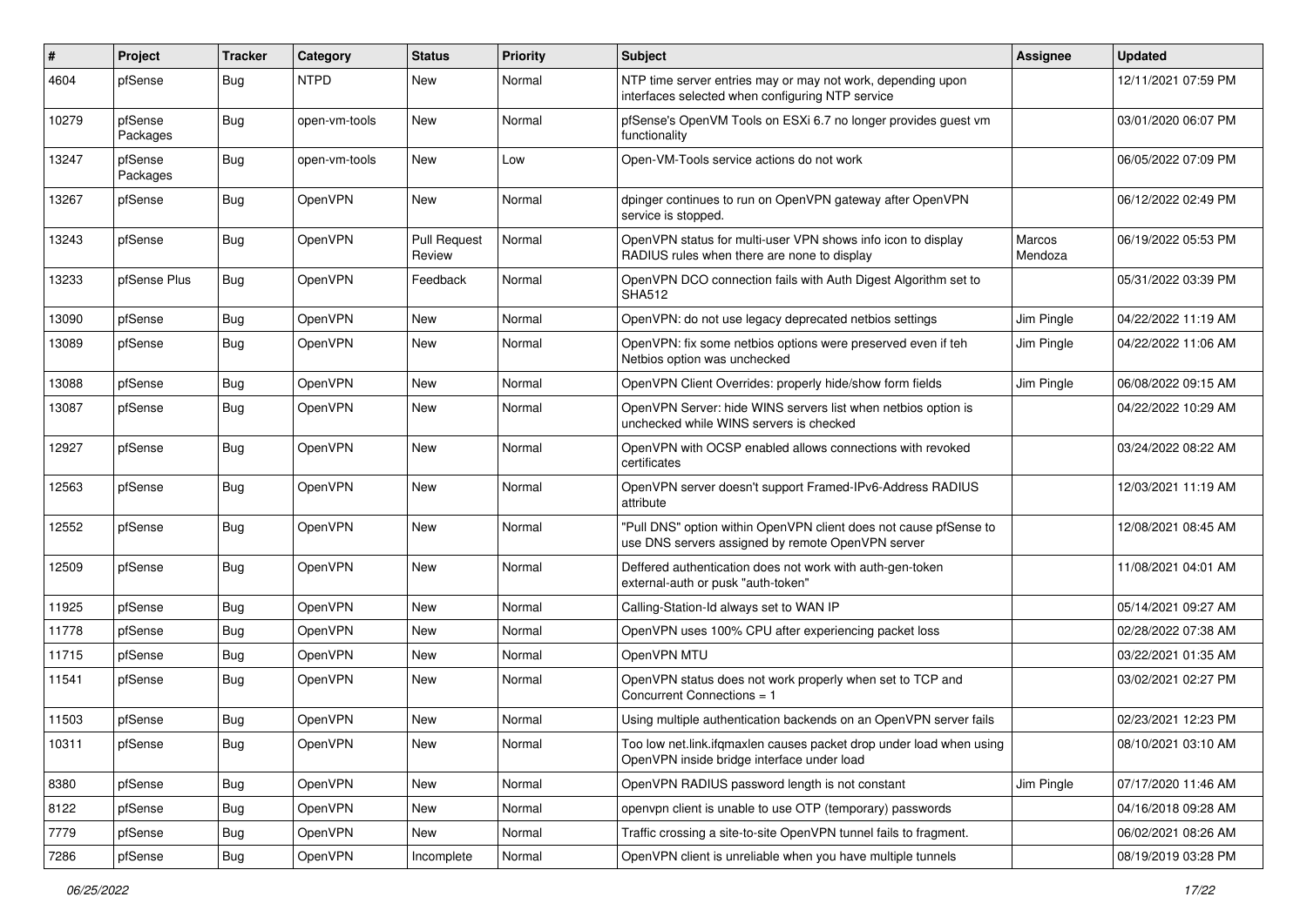| #     | Project             | <b>Tracker</b> | Category                 | <b>Status</b> | Priority | <b>Subject</b>                                                                                                   | <b>Assignee</b> | <b>Updated</b>      |
|-------|---------------------|----------------|--------------------------|---------------|----------|------------------------------------------------------------------------------------------------------------------|-----------------|---------------------|
| 6993  | pfSense             | Bug            | <b>OpenVPN</b>           | New           | Normal   | OpenVPN status error during CARP state transition                                                                | James Webb      | 12/31/2021 05:44 PM |
| 12475 | pfSense<br>Packages | <b>Bug</b>     | OpenVPN Client<br>Export | Feedback      | Normal   | OpenVPN Client Export does not show certificate without private key                                              | Jim Pingle      | 02/17/2022 08:24 AM |
| 12188 | pfSense<br>Packages | <b>Bug</b>     | OpenVPN Client<br>Export | <b>New</b>    | Normal   | client export breaks multi remote configurations                                                                 |                 | 10/02/2021 05:58 PM |
| 12849 | pfSense             | Bug            | <b>Operating System</b>  | New           | Normal   | pfsync kernel crash on reboot                                                                                    | Mateusz Guzik   | 02/22/2022 02:02 PM |
| 12547 | pfSense             | <b>Bug</b>     | <b>Operating System</b>  | Feedback      | Normal   | unsheduled system reboot/crash                                                                                   | Mateusz Guzik   | 12/01/2021 01:20 PM |
| 12544 | pfSense             | <b>Bug</b>     | <b>Operating System</b>  | New           | Normal   | OpenSSH vulnerabilities                                                                                          |                 | 06/25/2022 05:47 PM |
| 12259 | pfSense             | <b>Bug</b>     | <b>Operating System</b>  | New           | Normal   | Intel em NICs Suffering Performance Degradation on FreeBSD12                                                     |                 | 02/25/2022 09:28 PM |
| 12144 | pfSense             | <b>Bug</b>     | <b>Operating System</b>  | In Progress   | Normal   | Bug in "df -t" filtering if two filesystems use the same mountpoint                                              | Mateusz Guzik   | 09/10/2021 10:07 AM |
| 11232 | pfSense             | <b>Bug</b>     | <b>Operating System</b>  | New           | Normal   | Fix pfSense fsync                                                                                                |                 | 01/08/2021 08:53 AM |
| 10980 | pfSense             | <b>Bug</b>     | <b>Operating System</b>  | <b>New</b>    | Normal   | rc.local is executed at login by rc.initial, and not at boot time.                                               |                 | 10/19/2020 09:39 AM |
| 10671 | pfSense             | <b>Bug</b>     | <b>Operating System</b>  | <b>New</b>    | Normal   | pfsense 2.4.5_1 does not boot on Gen2 2012R2 HyperV VM                                                           |                 | 05/09/2021 06:39 AM |
| 8207  | pfSense             | <b>Bug</b>     | <b>Operating System</b>  | <b>New</b>    | Normal   | 2.4 cannot boot as a Xen VM with more than 7 NICs                                                                |                 | 06/25/2022 05:42 PM |
| 6580  | pfSense             | Bug            | <b>Operating System</b>  | Confirmed     | Normal   | Bridge with down member interface sends ICMP unreachables where<br>it shouldn't                                  |                 | 07/05/2016 05:40 PM |
| 6220  | pfSense             | <b>Bug</b>     | <b>Operating System</b>  | Confirmed     | Normal   | state mismatch with host-initiated traffic matching binat to IP not<br>locally assigned                          | Luiz Souza      | 06/08/2016 09:23 AM |
| 4479  | pfSense             | <b>Bug</b>     | <b>Operating System</b>  | New           | Normal   | Firewall rules won't match GRE interface after applying IPSEC<br>transport encryption on GRE tunnel              | Luiz Souza      | 08/20/2021 08:46 AM |
| 4406  | pfSense             | <b>Bug</b>     | Operating System         | Confirmed     | Normal   | ALTQ problems with wireless cloned interfaces                                                                    | Luiz Souza      | 11/19/2015 12:06 AM |
| 4345  | pfSense             | <b>Bug</b>     | <b>Operating System</b>  | Confirmed     | Normal   | Traffic Shaping doesn't work with Xen netfront driver                                                            |                 | 12/31/2021 05:30 PM |
| 2335  | pfSense             | <b>Bug</b>     | <b>Operating System</b>  | New           | Normal   | IGMPProxy and CARP Results in System Instability Upon Reboot                                                     |                 | 07/19/2014 10:25 PM |
| 12875 | pfSense             | <b>Bug</b>     | Package System           | New           | Normal   | Import zabbix-agent6 and zabbix-proxy6 from FreeBSD Ports                                                        |                 | 05/28/2022 06:50 PM |
| 11724 | pfSense             | <b>Bug</b>     | Package System           | New           | Normal   | Packages unexpectedly removed when changing update branches                                                      |                 | 03/29/2021 08:09 AM |
| 10729 | pfSense             | <b>Bug</b>     | Package System           | New           | Normal   | Certificate verification failed for pkg.freebsd.org                                                              |                 | 07/05/2020 01:12 AM |
| 8177  | pfSense             | Bug            | Package System           | New           | Normal   | "/xsl/package.xsl" is referenced in package XML files but not on the<br>firewall                                 |                 | 08/14/2019 09:56 AM |
| 8176  | pfSense             | <b>Bug</b>     | Package System           | <b>New</b>    | Normal   | ./schema/packages.dtd -- referenced in *xml, but missing?                                                        |                 | 12/09/2017 06:52 PM |
| 7195  | pfSense             | Bug            | Package System           | New           | Normal   | pkg_edit.php - <checkenablefields> tag has no effect on fields other<br/>than checkbox/input</checkenablefields> |                 | 08/21/2019 09:15 AM |
| 7082  | pfSense             | <b>Bug</b>     | Package System           | New           | Normal   | pkg_edit.php - impossible to use default_value with rowhelperfield                                               |                 | 08/21/2019 09:15 AM |
| 5306  | pfSense             | <b>Bug</b>     | Package System           | New           | Normal   | textarea fields should have linebreaks sanitized automatically on save                                           |                 | 03/03/2017 04:15 AM |
| 4474  | pfSense             | <b>Bug</b>     | Package System           | Confirmed     | Normal   | IP address change triggers reload of all packages                                                                |                 | 02/13/2017 07:21 AM |
| 3358  | pfSense             | <b>Bug</b>     | Package System           | New           | Normal   | new version of <include_file> is not required during reinstall_all</include_file>                                |                 | 12/26/2014 12:13 PM |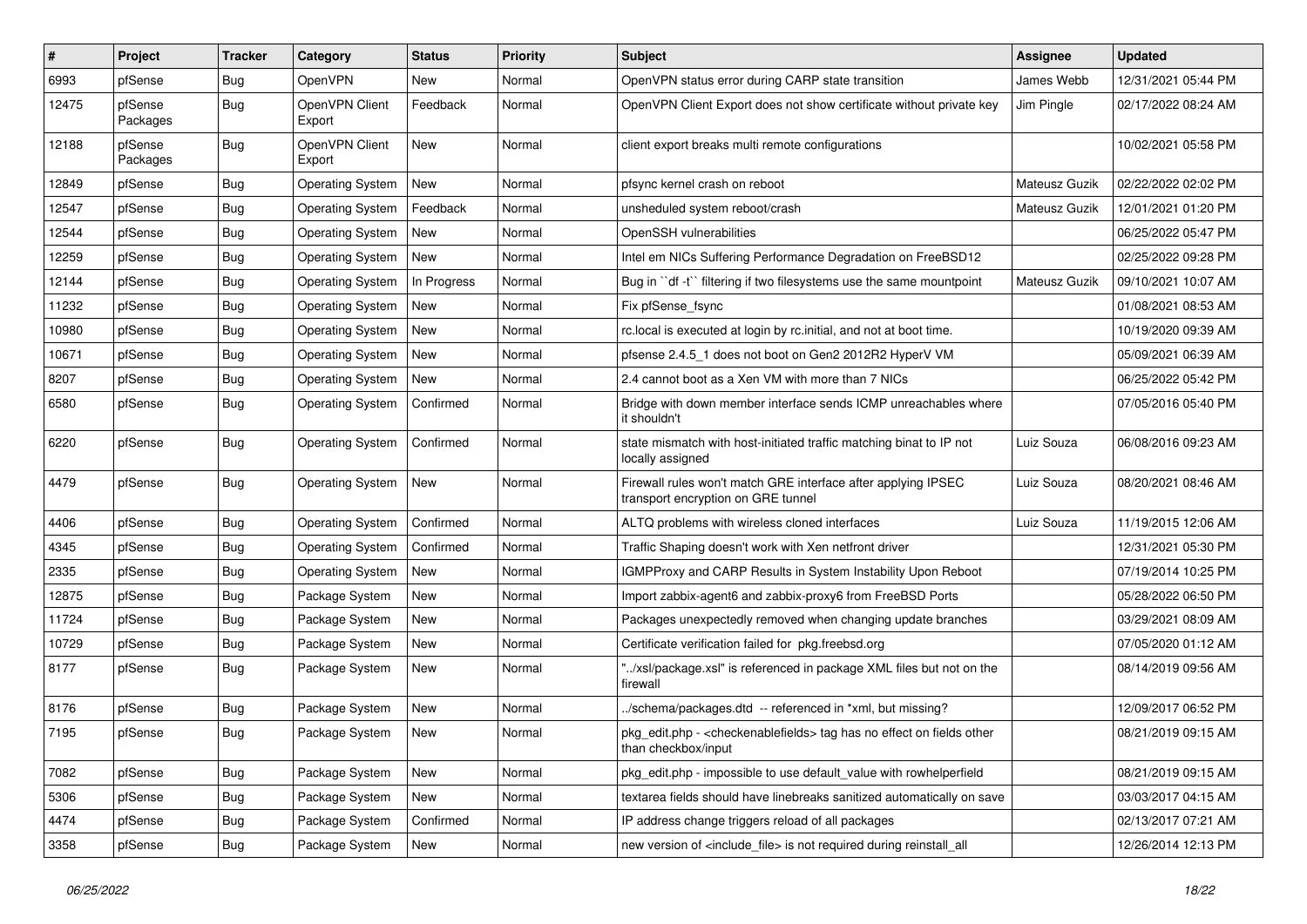| #     | Project             | <b>Tracker</b> | Category       | <b>Status</b> | <b>Priority</b> | <b>Subject</b>                                                                                                     | <b>Assignee</b>     | <b>Updated</b>      |
|-------|---------------------|----------------|----------------|---------------|-----------------|--------------------------------------------------------------------------------------------------------------------|---------------------|---------------------|
| 9149  | pfSense             | <b>Bug</b>     | Package System | New           | Low             | Continued issues with /tmp and /var in RAM on 2.4                                                                  |                     | 11/24/2018 11:56 AM |
| 6055  | pfSense             | <b>Bug</b>     | Package System | Confirmed     | Low             | Menu items may remain from packages no longer installed                                                            |                     | 06/18/2021 08:46 PM |
| 5469  | pfSense             | <b>Bug</b>     | Package System | Confirmed     | Low             | package.dtd XSD schema is a piece of pathetic, useless,<br>unmaintained junk                                       |                     | 11/22/2015 06:26 AM |
| 12759 | pfSense Plus        | <b>Bug</b>     | Package System | <b>New</b>    | Very Low        | Proprietary packages link to non-existant or non-public github pages                                               |                     | 02/09/2022 10:43 AM |
| 9755  | pfSense             | <b>Bug</b>     | Package System | New           | Very Low        | package description wrong link<br>https://www.freshports.org/security/openvpn-client-export                        |                     | 09/13/2019 07:22 AM |
| 13180 | pfSense<br>Packages | <b>Bug</b>     | pfBlockerNG    | <b>New</b>    | High            | High CPU Utilization with pfb filter Isince PfBlockerNG update to<br>devel 3.1.0 4                                 |                     | 06/14/2022 08:00 AM |
| 11572 | pfSense<br>Packages | <b>Bug</b>     | pfBlockerNG    | <b>New</b>    | High            | Auto created firewall rules have IPv4 as protocol only - even for IPv6<br>lists.                                   |                     | 06/25/2022 10:59 AM |
| 10252 | pfSense<br>Packages | <b>Bug</b>     | pfBlockerNG    | <b>New</b>    | High            | pfblockerng-devel                                                                                                  |                     | 02/11/2020 05:18 PM |
| 9724  | pfSense<br>Packages | <b>Bug</b>     | pfBlockerNG    | <b>New</b>    | High            | pfblockerng-firewall-filter-service-will-not-start                                                                 |                     | 09/05/2019 06:32 AM |
| 13202 | pfSense<br>Packages | <b>Bug</b>     | pfBlockerNG    | <b>New</b>    | Normal          | Missing Protocols on IP Feed Groups Advanced Inbound/Outbound<br><b>Firewall Rule settings</b>                     |                     | 05/23/2022 08:58 AM |
| 13194 | pfSense<br>Packages | <b>Bug</b>     | pfBlockerNG    | New           | Normal          | Remove dead Malc0de feed                                                                                           |                     | 05/23/2022 05:16 AM |
| 13154 | pfSense<br>Packages | <b>Bug</b>     | pfBlockerNG    | Confirmed     | Normal          | pfBlocker causing excessive CPU load                                                                               |                     | 06/14/2022 01:14 PM |
| 13018 | pfSense<br>Packages | <b>Bug</b>     | pfBlockerNG    | <b>New</b>    | Normal          | TLD and DNSBL Safesearch DOH conflict disables TLD block when<br>conflicting DOH FQDN is deselected or whitelisted |                     | 04/01/2022 05:59 PM |
| 12916 | pfSense<br>Packages | <b>Bug</b>     | pfBlockerNG    | <b>New</b>    | Normal          | pfBlockerNG-devel cron job does not trigger xmlrpc sync                                                            | Viktor Gurov        | 04/11/2022 12:55 PM |
| 12822 | pfSense<br>Packages | <b>Bug</b>     | pfBlockerNG    | New           | Normal          | IPv4 Source ASN format not working                                                                                 |                     | 02/18/2022 10:47 AM |
| 12706 | pfSense<br>Packages | <b>Bug</b>     | pfBlockerNG    | Feedback      | Normal          | pfBlockerNG and unbound does not work after switching /var to RAM<br>disk                                          | <b>Viktor Gurov</b> | 03/24/2022 10:47 AM |
| 12423 | pfSense<br>Packages | <b>Bug</b>     | pfBlockerNG    | Feedback      | Normal          | Dashboard shows "SQLite database missing, Force Reload DNSBL to<br>recover!"                                       |                     | 12/31/2021 01:06 PM |
| 12414 | pfSense<br>Packages | <b>Bug</b>     | pfBlockerNG    | Feedback      | Normal          | DNSBL SafeSearch page displays input validation error if DoH / DoT<br>blocking is not enabled                      |                     | 12/30/2021 02:49 PM |
| 12330 | pfSense<br>Packages | <b>Bug</b>     | pfBlockerNG    | Feedback      | Normal          | pfBlockerNG devel creating invalid NAT rules on boot                                                               |                     | 04/21/2022 12:40 PM |
| 12033 | pfSense<br>Packages | <b>Bug</b>     | pfBlockerNG    | New           | Normal          | maxmindb and _sqlite3 modules not found                                                                            |                     | 10/01/2021 04:42 AM |
| 11414 | pfSense<br>Packages | Bug            | pfBlockerNG    | New           | Normal          | Enabling feed "Public DNS4 all" breaks some Google services                                                        |                     | 02/13/2021 02:46 AM |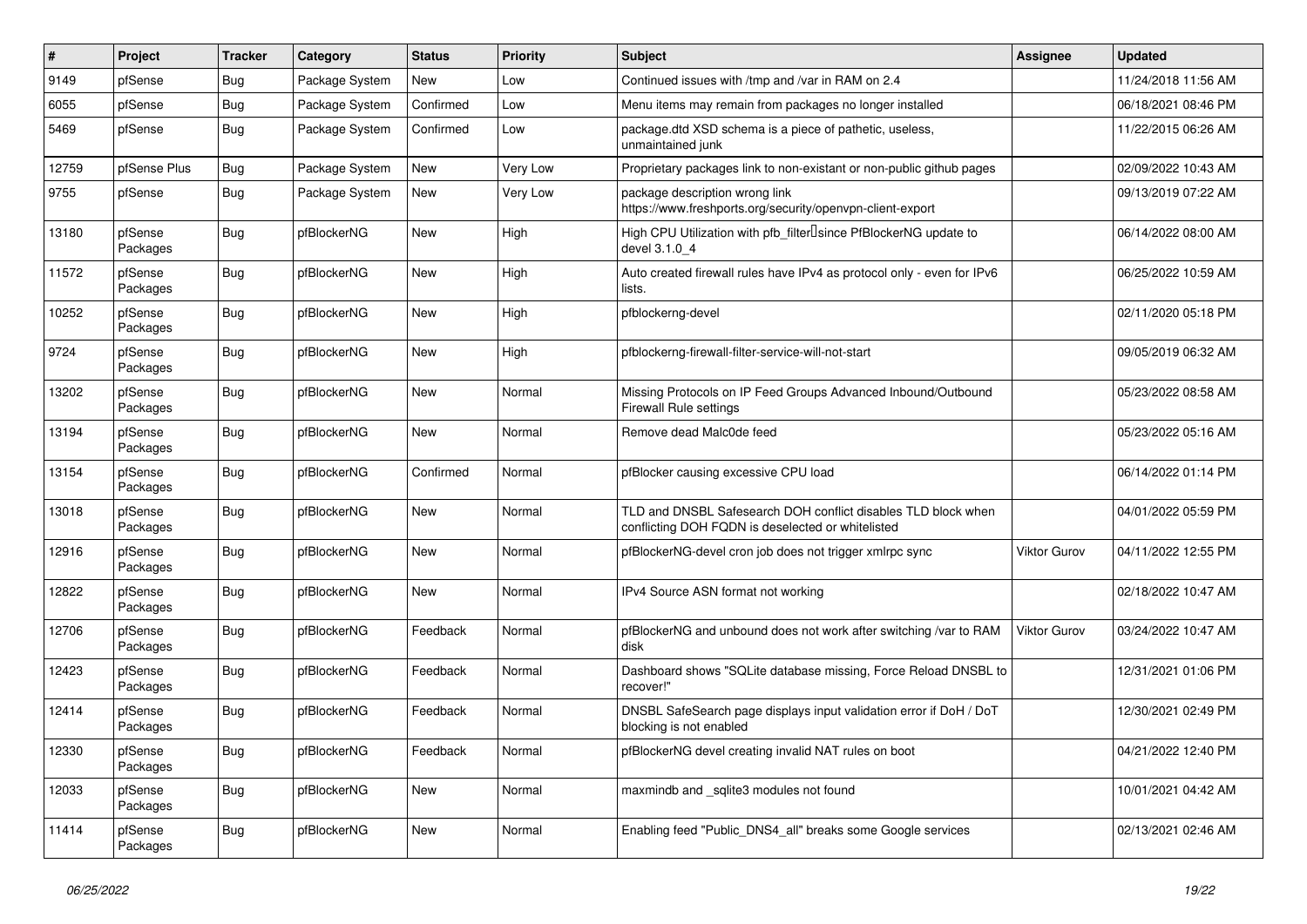| $\pmb{\#}$ | Project             | <b>Tracker</b> | Category       | <b>Status</b> | <b>Priority</b> | Subject                                                                                                                | <b>Assignee</b> | <b>Updated</b>      |
|------------|---------------------|----------------|----------------|---------------|-----------------|------------------------------------------------------------------------------------------------------------------------|-----------------|---------------------|
| 11398      | pfSense<br>Packages | <b>Bug</b>     | pfBlockerNG    | New           | Normal          | pfBlocker upgrade hangs forever                                                                                        |                 | 04/21/2022 12:39 PM |
| 11261      | pfSense<br>Packages | <b>Bug</b>     | pfBlockerNG    | New           | Normal          | pfBlockerNG ASN numbers in IPv4 (/IPv6) Custom_List generate<br>error(s) "Invalid numeric literal at line 1, column 7" |                 | 01/28/2021 08:34 AM |
| 11040      | pfSense<br>Packages | <b>Bug</b>     | pfBlockerNG    | <b>New</b>    | Normal          | pfb_filter core faults when clearing firewall log                                                                      |                 | 11/07/2020 01:44 PM |
| 10590      | pfSense<br>Packages | <b>Bug</b>     | pfBlockerNG    | New           | Normal          | pfBlockerNG: Invalid argument supplied for foreach()                                                                   |                 | 05/26/2020 08:22 AM |
| 10526      | pfSense<br>Packages | <b>Bug</b>     | pfBlockerNG    | New           | Normal          | Package pfBlockerNG Crashes on Alert view                                                                              |                 | 05/04/2020 08:59 AM |
| 10278      | pfSense<br>Packages | Bug            | pfBlockerNG    | New           | Normal          | pfBlockerNG: Formatting issue on DNSBL stats page                                                                      |                 | 02/24/2020 01:36 PM |
| 10253      | pfSense<br>Packages | <b>Bug</b>     | pfBlockerNG    | <b>New</b>    | Normal          | pfblockerng-devel uses user interface for VIP causing issues with<br>other services                                    |                 | 02/11/2020 09:17 AM |
| 10188      | pfSense<br>Packages | <b>Bug</b>     | pfBlockerNG    | New           | Normal          | Reputation tab is not working                                                                                          |                 | 01/24/2020 10:06 AM |
| 10164      | pfSense<br>Packages | <b>Bug</b>     | pfBlockerNG    | <b>New</b>    | Normal          | pfBlockerNG dashboard widget position is not maintained when<br>updating                                               |                 | 01/06/2020 10:06 AM |
| 9999       | pfSense<br>Packages | <b>Bug</b>     | pfBlockerNG    | <b>New</b>    | Normal          | unbound fatal error if System Domain in DNSBL and System Domain<br>Local Zone Type is Redirect                         |                 | 12/25/2019 08:10 AM |
| 9707       | pfSense<br>Packages | <b>Bug</b>     | pfBlockerNG    | <b>New</b>    | Normal          | Some networks already existing in deny Feeds are not stopped even<br>if existing in custom deny list                   |                 | 08/28/2019 10:03 AM |
| 9676       | pfSense<br>Packages | <b>Bug</b>     | pfBlockerNG    | New           | Normal          | AS lookup fails                                                                                                        |                 | 12/26/2019 12:17 AM |
| 9662       | pfSense<br>Packages | Bug            | pfBlockerNG    | New           | Normal          | PfblockerNG do not update after pfsense reboot and wait for next cron<br>task                                          |                 | 08/20/2019 09:00 AM |
| 13209      | pfSense<br>Packages | <b>Bug</b>     | pfBlockerNG    | New           | Low             | Parsing Filter log by pfBlockerNG creates IP Block log with<br>Source/Destination mixed up or wrong Direcion           | Viktor Gurov    | 05/25/2022 03:50 AM |
| 12907      | pfSense<br>Packages | <b>Bug</b>     | <b>PIMD</b>    | Feedback      | Normal          | PIMD: Nonexistent interfaces should be hidden/disabled in pimd.conf<br>before bringing up the service                  |                 | 03/07/2022 03:51 PM |
| 12538      | pfSense<br>Packages | <b>Bug</b>     | PIMD           | New           | Normal          | PIMD sub-interface bug                                                                                                 |                 | 11/20/2021 09:44 PM |
| 10791      | pfSense<br>Packages | <b>Bug</b>     | PIMD           | New           | Normal          | Valid (vlan)interfaces do not get vif reporting "Invalid phyint address"                                               |                 | 10/06/2020 09:20 AM |
| 10692      | pfSense<br>Packages | <b>Bug</b>     | PIMD           | Feedback      | Normal          | PIMD starts twice at boot                                                                                              |                 | 04/21/2022 12:40 PM |
| 9192       | pfSense             | <b>Bug</b>     | PPP Interfaces | New           | Normal          | PPPoE daemon selects wrong interface                                                                                   |                 | 08/20/2019 10:05 AM |
| 8804       | pfSense             | <b>Bug</b>     | PPP Interfaces | New           | Normal          | Netgate SG-1000 PPPoE Keepalives not prioritized, internet drops                                                       |                 | 08/20/2019 10:06 AM |
| 8512       | pfSense             | <b>Bug</b>     | PPP Interfaces | New           | Normal          | PPPoE reconnect fails after interface flap                                                                             |                 | 08/20/2019 10:06 AM |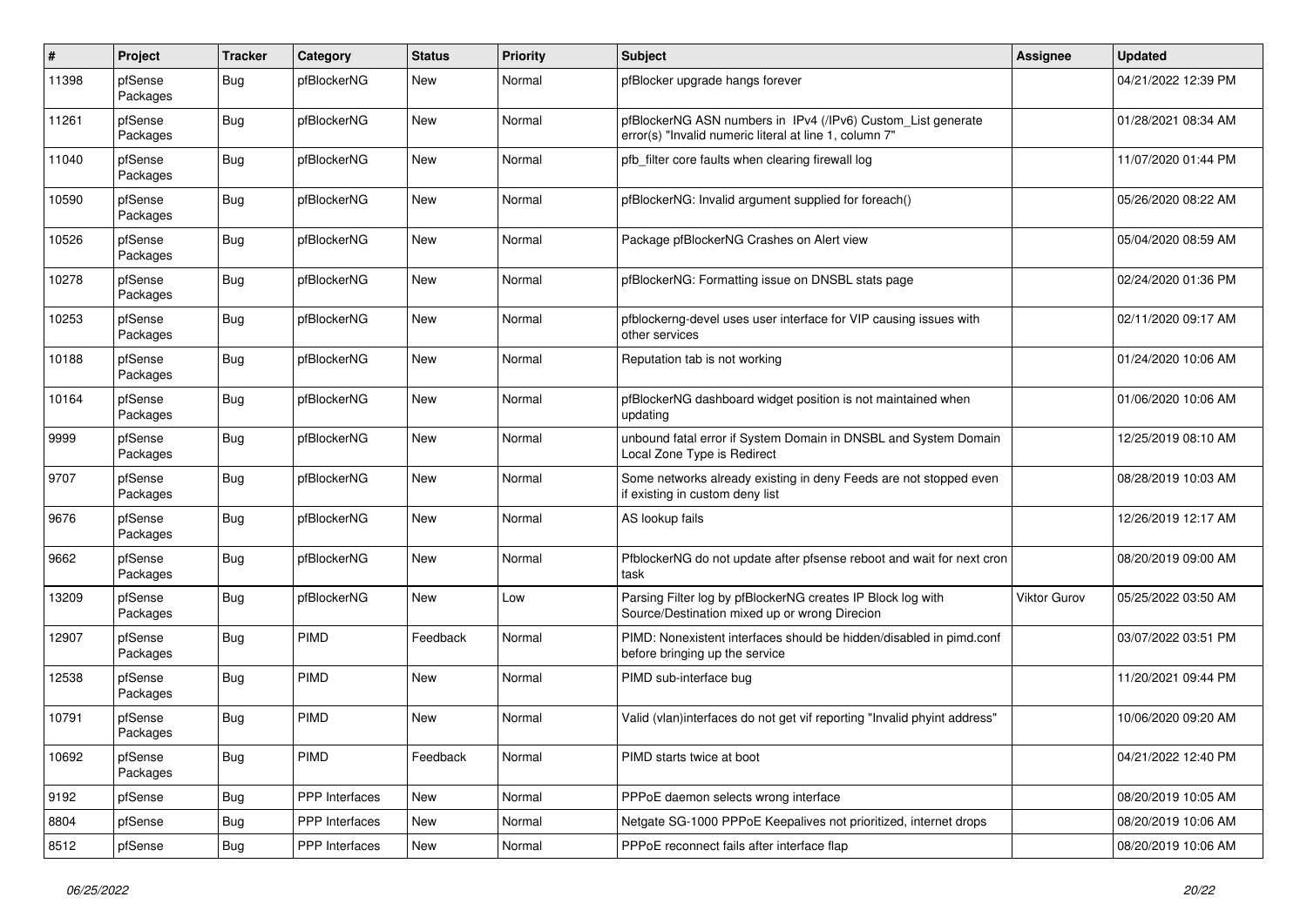| $\vert$ # | Project             | <b>Tracker</b> | Category              | <b>Status</b>                 | <b>Priority</b> | <b>Subject</b>                                                                                                                   | <b>Assignee</b>     | <b>Updated</b>      |
|-----------|---------------------|----------------|-----------------------|-------------------------------|-----------------|----------------------------------------------------------------------------------------------------------------------------------|---------------------|---------------------|
| 5253      | pfSense             | <b>Bug</b>     | <b>PPP</b> Interfaces | New                           | Normal          | 3gstats.php 100% CPU                                                                                                             |                     | 01/08/2022 05:02 PM |
| 3326      | pfSense             | <b>Bug</b>     | <b>PPP</b> Interfaces | <b>New</b>                    | Normal          | IPv6 only PPPoE connection                                                                                                       |                     | 11/18/2013 09:37 AM |
| 6255      | pfSense             | <b>Bug</b>     | <b>PPP</b> Interfaces | Confirmed                     | Low             | PPP Country/Provider/Plan configuration not saved                                                                                |                     | 04/25/2016 07:15 PM |
| 9295      | pfSense             | <b>Bug</b>     | PPPoE Server          | New                           | Very High       | IPv6 PD does not work with PPPOE (Server & Client)                                                                               |                     | 05/15/2022 10:53 AM |
| 12436     | pfSense             | <b>Bug</b>     | PPPoE Server          | <b>New</b>                    | Normal          | Pppoe server config gui does not allow setting of chap authentication,<br>and sets the network start address for allocation to 0 |                     | 10/21/2021 08:15 AM |
| 12950     | pfSense             | <b>Bug</b>     | Routing               | <b>New</b>                    | Normal          | OpenVPN as default gateway does not get set at boot time                                                                         |                     | 04/09/2022 05:46 PM |
| 11296     | pfSense             | Bug            | Routing               | <b>New</b>                    | Normal          | Static route targets may still reachable via default route when the<br>gateway they should route through is down                 | <b>Viktor Gurov</b> | 05/10/2022 03:12 PM |
| 8066      | pfSense             | <b>Bug</b>     | Routing               | <b>New</b>                    | Normal          | Static routes not applied when they go out a interface using carp                                                                |                     | 11/08/2017 02:04 AM |
| 7352      | pfSense             | <b>Bug</b>     | Routing               | <b>New</b>                    | Normal          | pfSense IPv6 static route is dumped after a WAN flap                                                                             |                     | 01/20/2022 09:35 AM |
| 12850     | pfSense             | <b>Bug</b>     | Routing               | <b>New</b>                    | Low             | Console error during boot: "route: route has not been found"                                                                     |                     | 02/22/2022 08:27 AM |
| 9698      | pfSense             | Bug            | <b>RRD Graphs</b>     | <b>New</b>                    | Normal          | Monitoring graphs do not retain state after auto-refresh                                                                         |                     | 08/26/2019 02:09 AM |
| 2138      | pfSense             | <b>Bug</b>     | <b>RRD Graphs</b>     | New                           | Normal          | RRD Wireless graph broken in BSS mode                                                                                            |                     | 02/06/2016 04:59 AM |
| 1186      | pfSense             | <b>Bug</b>     | <b>RRD Graphs</b>     | Confirmed                     | Normal          | When in pure routing mode the rrd graphs are blank                                                                               |                     | 09/16/2015 04:31 PM |
| 7314      | pfSense             | <b>Bug</b>     | <b>RRD Graphs</b>     | <b>New</b>                    | Low             | Discrepancy in ntp monitoring view                                                                                               |                     | 02/24/2017 08:37 PM |
| 12338     | pfSense<br>Packages | <b>Bug</b>     | <b>RRD Summary</b>    | <b>New</b>                    | Normal          | RRD Summary does not report data on 3100                                                                                         |                     | 04/15/2022 02:54 PM |
| 13240     | pfSense             | <b>Bug</b>     | Rules / NAT           | New                           | Normal          | Dynamic NPt entry UI has a couple quirks                                                                                         |                     | 06/02/2022 09:32 PM |
| 13046     | pfSense             | <b>Bug</b>     | Rules / NAT           | New                           | Normal          | Floating rule applied to IPv6 interface with a SLAAC DHCPv6<br>gateway reports error on boot                                     |                     | 04/11/2022 09:50 AM |
| 12888     | pfSense             | <b>Bug</b>     | Rules / NAT           | <b>New</b>                    | Normal          | pfSense sends un-NATed packets during OpenVPN startup                                                                            |                     | 03/01/2022 03:13 PM |
| 12720     | pfSense             | <b>Bug</b>     | Rules / NAT           | <b>Pull Request</b><br>Review | Normal          | Hide the "tag" field on non-floating tabs                                                                                        | Viktor Gurov        | 01/24/2022 03:11 PM |
| 12421     | pfSense             | <b>Bug</b>     | Rules / NAT           | <b>New</b>                    | Normal          | IPV6 limiter bug                                                                                                                 |                     | 10/02/2021 08:44 AM |
| 11717     | pfSense             | <b>Bug</b>     | Rules / NAT           | <b>New</b>                    | Normal          | Incorrect port forwarding rules if Destination port alias is not equal to<br>Redirect target port alias                          |                     | 03/22/2021 06:06 AM |
| 11556     | pfSense             | <b>Bug</b>     | Rules / NAT           | <b>New</b>                    | Normal          | Kill all states associated with a NAT address                                                                                    |                     | 03/19/2021 10:29 AM |
| 11548     | pfSense             | <b>Bug</b>     | Rules / NAT           | <b>New</b>                    | Normal          | "rule expands to no valid combination" error from port forward<br>automatic rule mixing IPv4 and IPv6 elements                   |                     | 02/27/2021 03:18 PM |
| 10726     | pfSense             | <b>Bug</b>     | Rules / NAT           | New                           | Normal          | Sticky-connections option is bugged - sticky-address cannot be<br>redefined                                                      |                     | 11/12/2020 10:12 AM |
| 10712     | pfSense             | <b>Bug</b>     | Rules / NAT           | New                           | Normal          | "default allow LAN IPv6 to any" rule does not work right after boot<br>when using IPv6 PD                                        |                     | 06/30/2020 12:17 AM |
| 10513     | pfSense             | <b>Bug</b>     | Rules / NAT           | New                           | Normal          | State issues with policy routing and HA failover                                                                                 |                     | 04/21/2022 12:39 PM |
| 9167      | pfSense             | <b>Bug</b>     | Rules / NAT           | New                           | Normal          | Some Important ICMPv6 Traffic Not Allowed by Default Rules                                                                       |                     | 08/14/2019 01:00 PM |